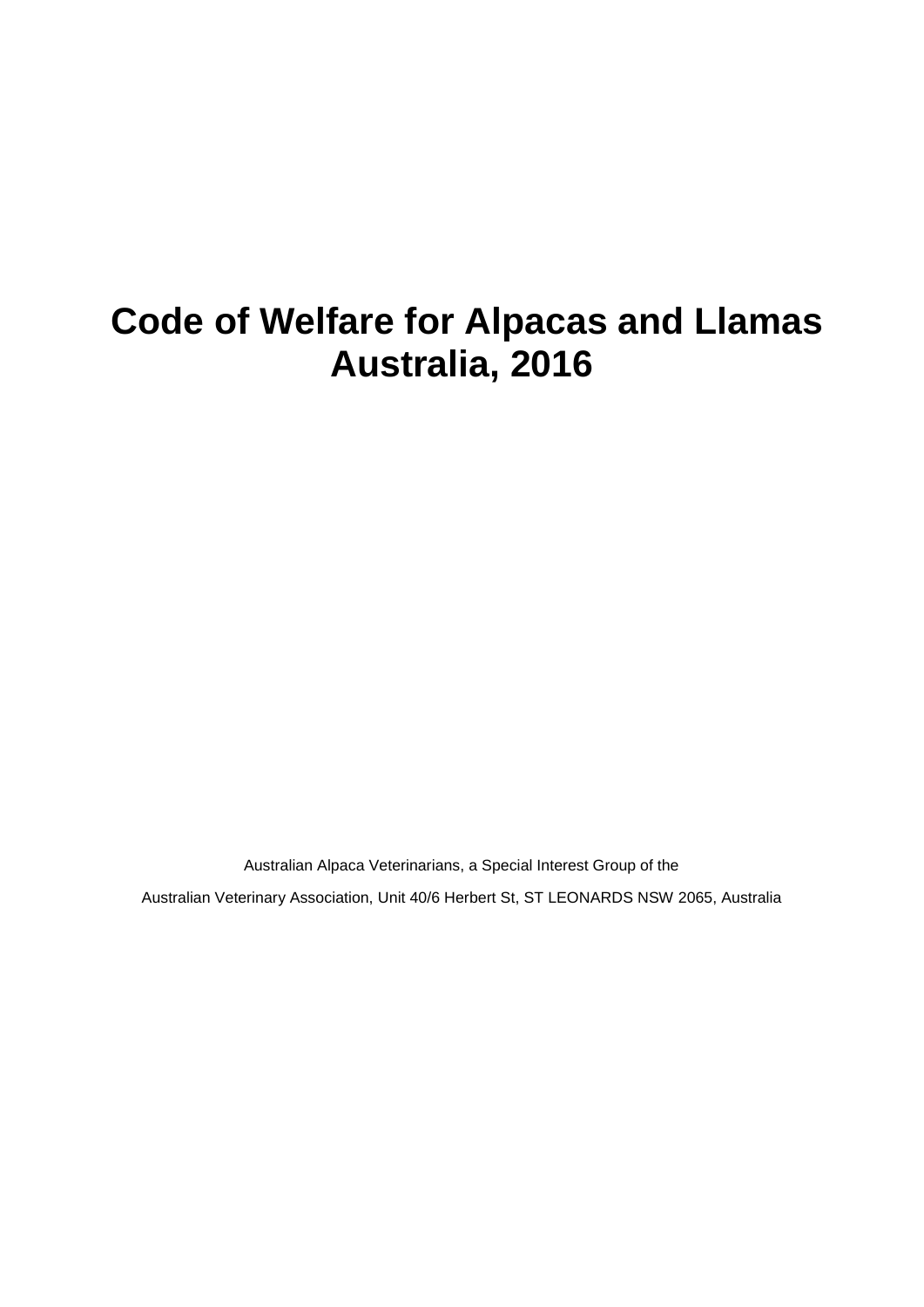## **Preface**

The Australian Animal Welfare Standards and Guidelines for Sheep and Cattle were endorsed by the Commonwealth of Australia in January 2016. The aim was to establish fundamental obligations relating to the care of sheep and cattle in Australia. Concurrently, the Australian Alpaca Veterinarians, a Special Interest Group of the Australian Veterinary Association, has compiled a code of welfare for alpacas and llamas in Australia to set out in detail minimum standards and recommendations relating to all aspects of the care of camelids.

The basic premise of the document is to ensure that alpaca and llama owners and managers maximise welfare of camelids in their care by meeting the following criteria:

- **(a)** Provision of food and water of suitable quality and quantity to sustain physiological needs, good health and vitality;
- **(b)** Allowing camelids to display normal behaviours including social contact with other camelids, grazing, grooming (dust baths), and the freedom to move about if confined in yards;
- **(c)** Protection from predation;
- **(d)** Protection from disease, including disease that can be exacerbated by management;
- **(e)** Protection from extremes of climate, natural disasters and atmospheric contaminants;
- **(f)** Protection from pain, suffering and injury;
- **(g)** Provision of handling facilities which under normal usage do not cause injury and which minimise stress to camelids;
- **(h)** Placing sound welfare practices ahead of financial gain;
- **(i)** A willingness to seek assistance from skilled and competent people such as veterinarians to meet the above criteria.

Turning a blind eye to a poor welfare situation and failing to provide care and/or humane euthanasia in an attempt to attain another fleece at the next shearing, or another cria from a pregnant female is not acceptable practice.

The Australian Alpaca Veterinarians are indebted to the National Animal Welfare Advisory Committee of New Zealand for making their Code of Practice for Llamas and Alpacas (2013) available for consultation and use to form the basis of this document.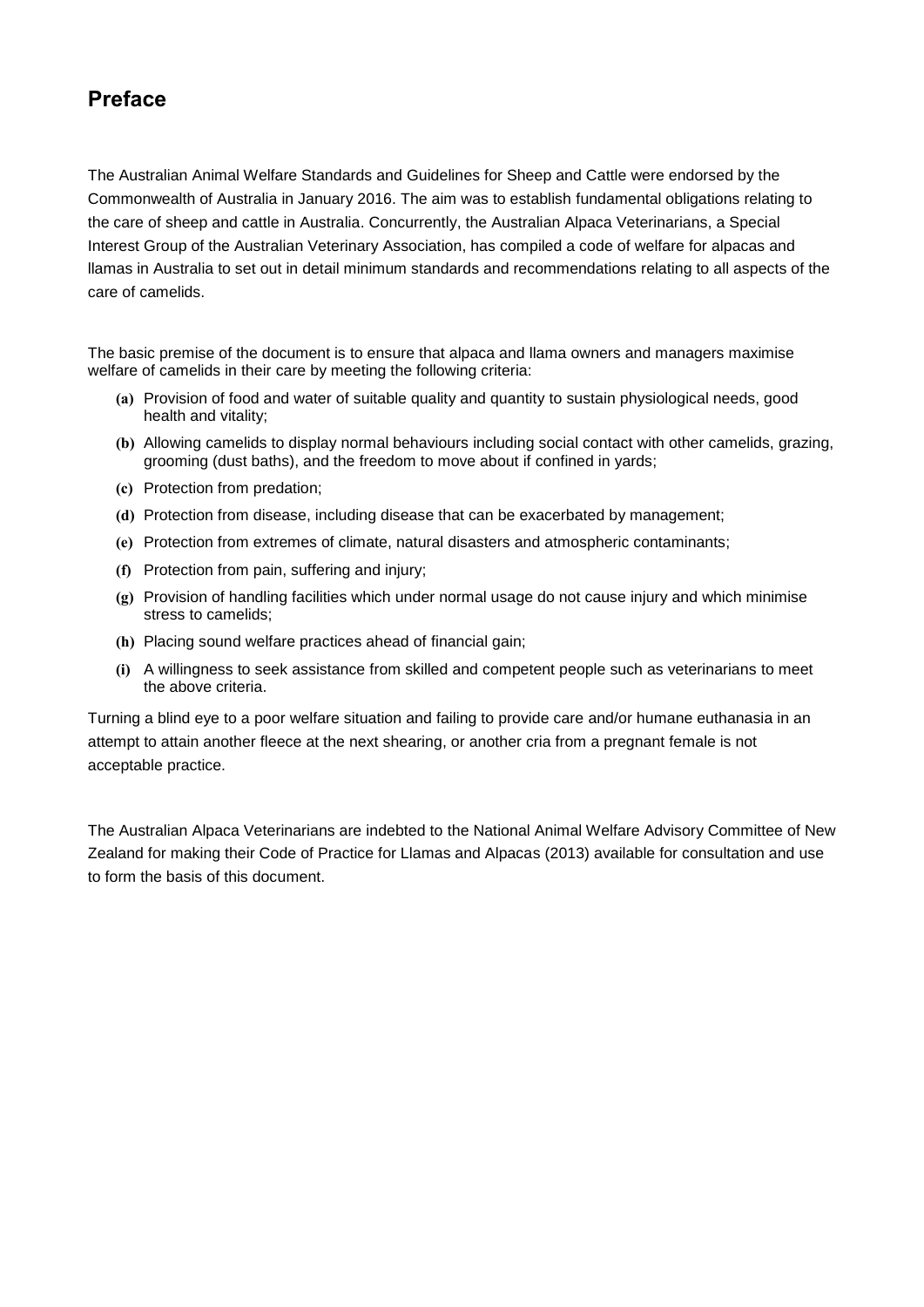## **Contents**

| 1. |     |            |    |  |  |
|----|-----|------------|----|--|--|
|    | 1.1 |            |    |  |  |
|    | 1.2 |            |    |  |  |
|    | 1.3 |            |    |  |  |
|    | 1.4 |            |    |  |  |
|    | 1.5 |            |    |  |  |
| 2. |     |            |    |  |  |
| 3. |     |            |    |  |  |
|    | 3.1 |            |    |  |  |
|    | 3.2 |            |    |  |  |
| 4. |     |            |    |  |  |
| 5. |     |            |    |  |  |
|    | 5.1 |            |    |  |  |
|    | 5.2 |            |    |  |  |
| 6. |     |            |    |  |  |
|    | 6.1 |            |    |  |  |
|    | 6.2 |            |    |  |  |
|    |     |            |    |  |  |
|    | 6.3 |            |    |  |  |
|    | 6.4 |            |    |  |  |
|    | 6.5 |            |    |  |  |
|    | 6.6 |            |    |  |  |
|    | 6.7 |            |    |  |  |
|    | 6.8 |            |    |  |  |
| 7. |     | Behaviour. | 22 |  |  |
| 8. |     |            |    |  |  |
|    | 8.1 |            |    |  |  |
|    | 8.2 |            |    |  |  |
| 9. |     |            |    |  |  |
|    |     |            |    |  |  |
|    |     |            |    |  |  |
|    |     |            |    |  |  |
|    |     |            |    |  |  |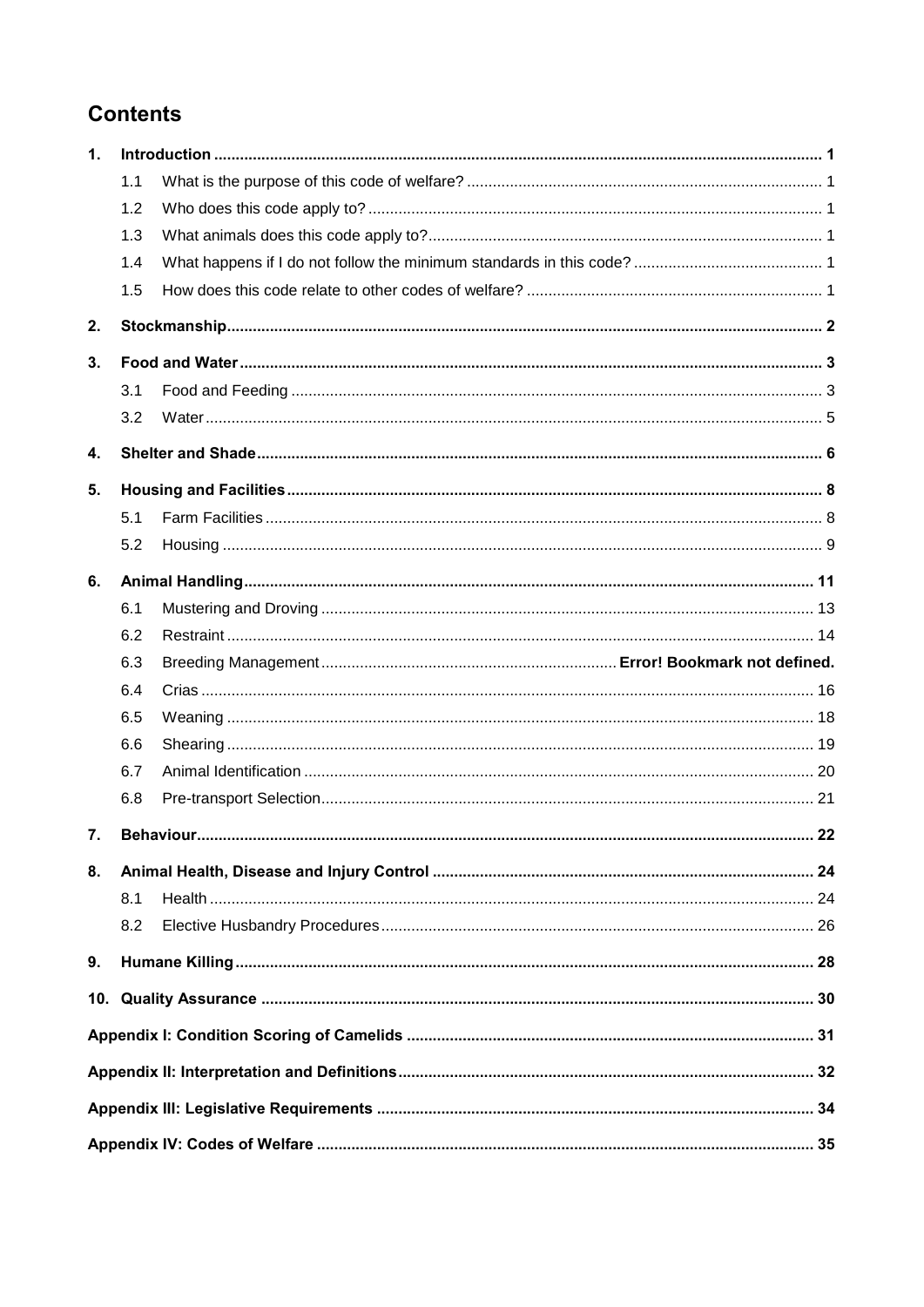## **Key to Minimum Standards**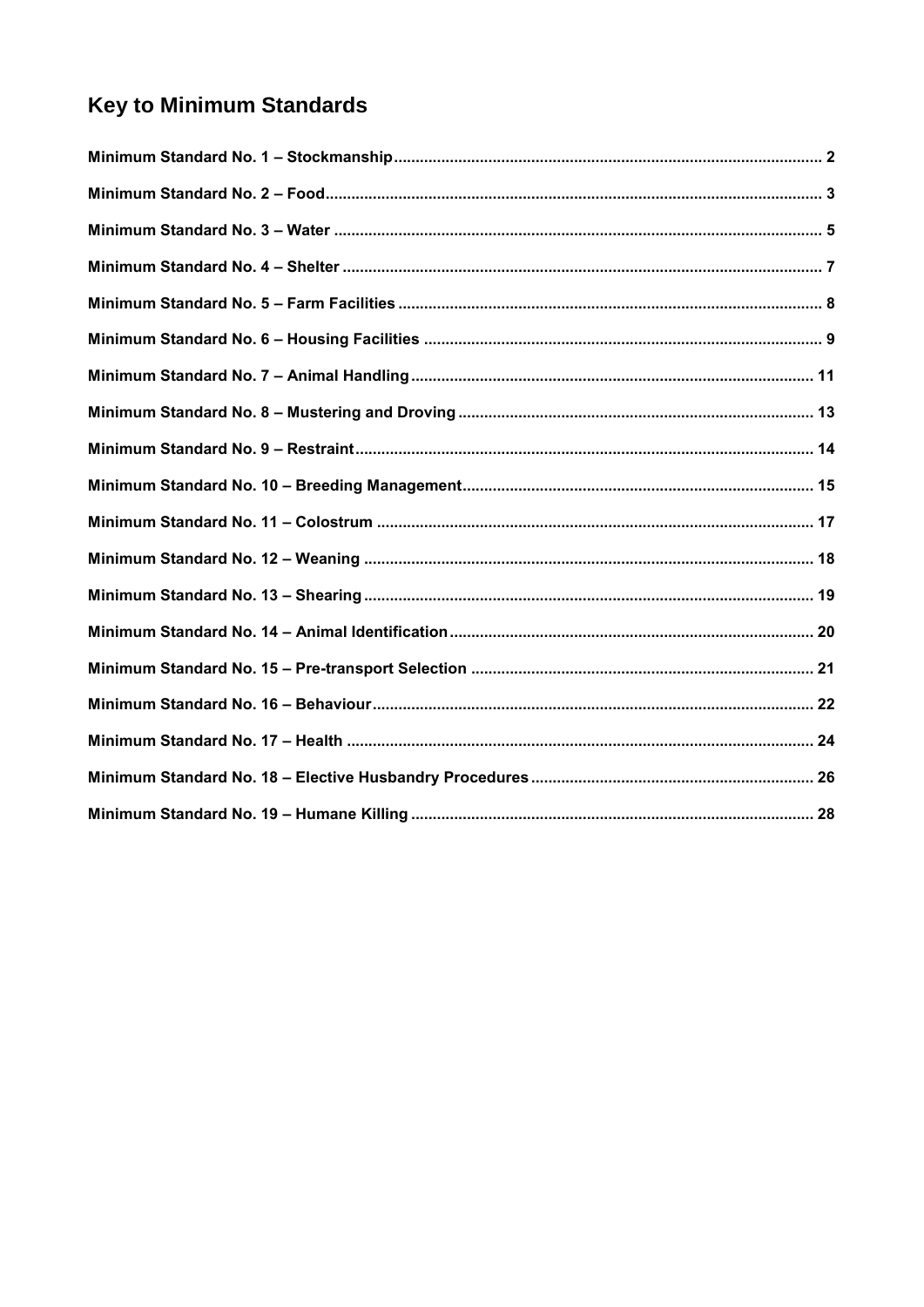## <span id="page-4-0"></span>**1. Introduction**

## <span id="page-4-1"></span>**1.1 What is the purpose of this code of welfare?**

South American camelids (llamas, alpacas, vicunas and guanaco) are kept for both commercial and personal purposes, and in a variety of different systems. Whether the animals are being run in an extensive situation for large-scale fibre or meat production, kept as intensively handled packing animals, as companion animals or in zoos, experience and the observation of high standards is required to ensure the welfare of the animals. The purpose of this code is to encourage all those responsible for its implementation to adopt the highest standards of husbandry. Advice is given throughout this code which is designed to encourage owners and operators to strive for a high level of welfare.

This code provides the general principles for the care of animals, but it is expected that camelid industry organisations will develop operational specifications consistent with the requirements of this code and incorporate these specifications in quality assurance programmes (see Section 10 Quality Management).

### <span id="page-4-2"></span>**1.2 Who does this code apply to?**

This code sets out the general principles for the care of farmed South American (New World) camelids. It is intended for all persons responsible for the welfare of camelids, and applies to all domesiticated camelids kept in Australia. The two species of domesticated camelids found in Australia are the alpaca *(Vicugna pacos)* and the llama *(Lama glama)*. Vicunas *(Vicugna vicugna)* and guanacos *(Lama guanacoe)* are not domesticated species and will not be considered further in this code.

In this Code of Practice, the "owner" of an animal and the "person in charge" is responsible for meeting the legal obligations for animal welfare. In some cases or for particular procedures, the owner of the animals places them in the care of others who become the persons in charge.

### <span id="page-4-3"></span>**1.3 What animals does this code apply to?**

This code applies to all domesticated South American camelids kept for any purpose in Australia (alpacas, llamas and crossbreds of these species). Camelids are commonly kept for purposes of farming (for fibre, for meat or as guard animals), for showing, trekking or as companion animals (pets).

### <span id="page-4-4"></span>**1.4 What happens if I do not follow the minimum standards in this code?**

The minimum standards in this code set out the minimum standard of care which owners or persons in charge of animals need to meet in order to meet their obligations under the various animal welfare acts in the different states and territories of Australia. Suggested indicators do not have a legal effect but they can be used to determine whether minimum standards are being met. The recommendations for best practice are intended to encourage standards of care over and above the minimum.

#### <span id="page-4-5"></span>**1.5 How does this code relate to other codes of welfare?**

Other codes of welfare should be consulted where appropriate (see Appendix III, State and Territory welfare acts). This code covers pre-transport requirements for camelids; further detail on the transport of camelids can be found in document *Is It Fit to Load?* (Appendix IV).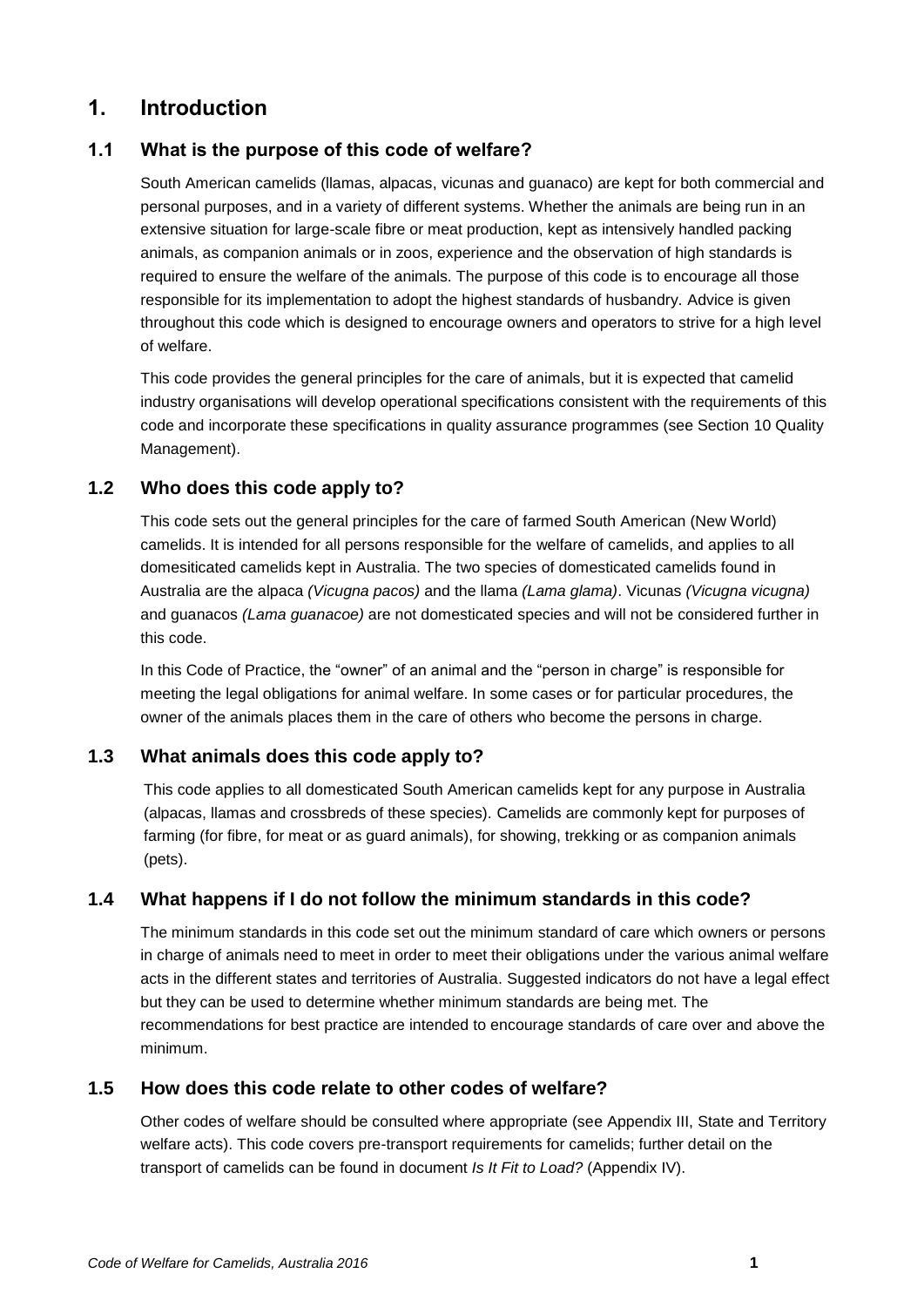## <span id="page-5-0"></span>**2. Stockmanship**

Stockmanship and animal handling covers a wide range of skills and personal qualities. These include knowledge of animal needs, an understanding of the husbandry system and the skills to operate within it, a rapport with animals, an ability to observe animals and interpret behaviours, as well as skill in the practical aspects of handling, care and manipulation of animals.

Owners and persons in charge of camelids are required to have the relevant knowledge to ensure that the health and welfare needs of the animals in their care are met. Any contracted or temporary staff should be trained and be competent in the relevant activity, or under the supervision of a trained and competent person.

Maintaining the welfare of camelids may require responsibility for the camelid's care being transferred to others and so, both the owner and the person (or persons) in charge of camelids have responsibilities for meeting the camelid's needs. The owner or person in charge may place the camelid in the care of others for a number of reasons, (e.g. breeding, transport or other routine management or husbandry practices) but this does not derogate from their responsibilities to the animals. Responsibilities may be shared between several people.

## <span id="page-5-1"></span>**Minimum Standard No. 1 – Stockmanship**

- **(a) Camelids must be cared for by a sufficient number of personnel, who collectively possess the ability, knowledge, competence and desire necessary to maintain the health and welfare of the animals in accordance with this code.**
- **(b) Owners with little or no previous camelid stock experience must demonstrate that they have obtained both pre-purchase and ongoing training from a competent person to ensure that animal welfare is maintained**

- (a) Staff should be trained on the job by supervisors who have competence in the husbandry of the animals.
- (b) Stock handlers, owners and persons in charge of animals should keep up to date with developments in animal husbandry designed to maintain or improve animal welfare.
- (c) Existing animal husbandry systems and practices should be reviewed regularly to ensure that they continue to be necessary and improved systems should be incorporated where possible.
- (d) Accurate records should be kept of operational procedures and of the history and treatment of animals.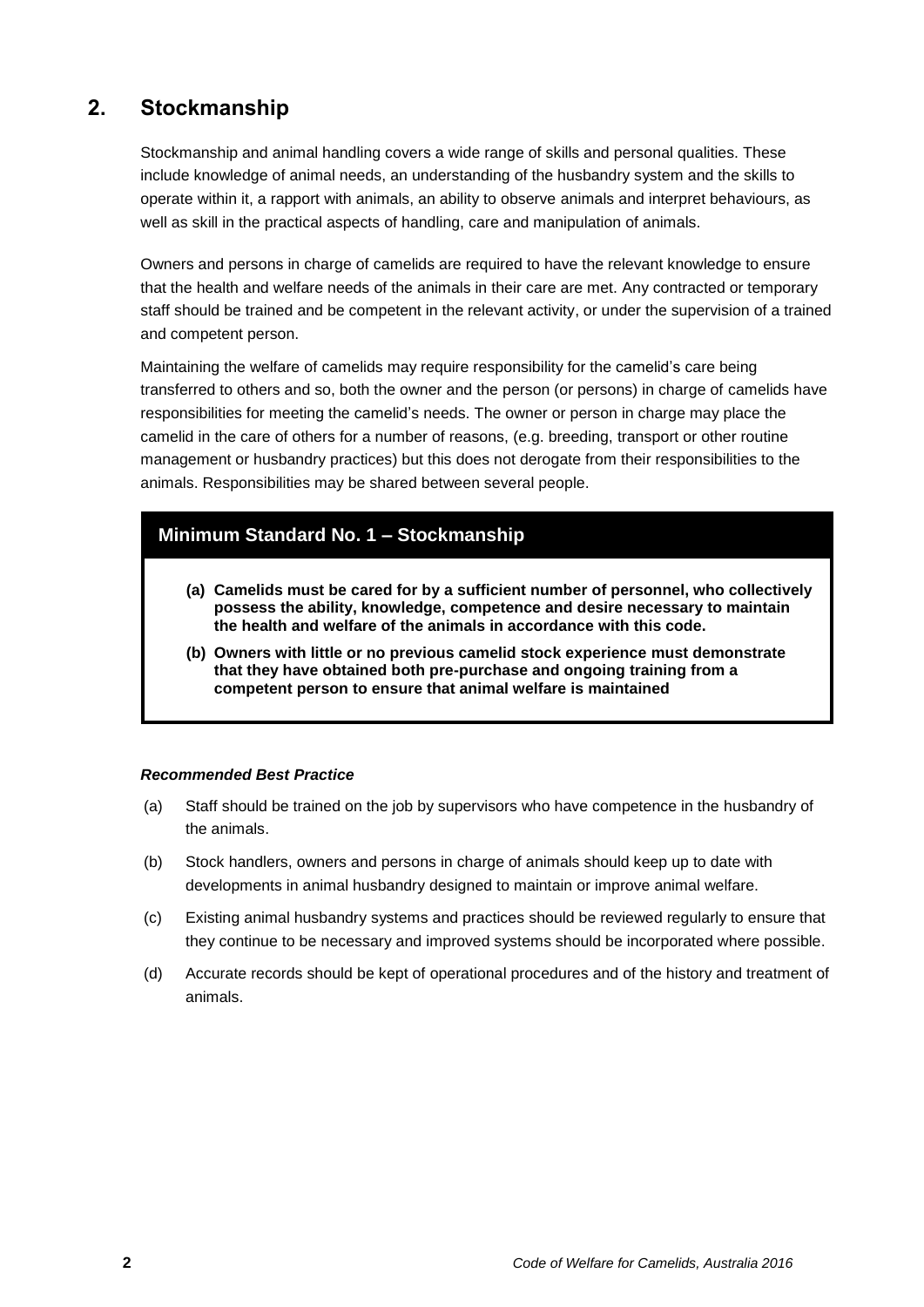## <span id="page-6-0"></span>**3. Food and Water**

## <span id="page-6-1"></span>**3.1 Food and Feeding**

Camelids are known as pseudo-ruminants as their stomachs are made up of three compartments rather than four. In common with ruminants, camelids have a digestive system requiring a regular supply of macronutrients (energy, protein and fibre) and micronutrients (vitamins and minerals required in small amounts to enable the body's chemical reactions to function effectively); however, daily intake requirements are strongly influenced by age, physiological status and ambient temperatures.

Pasture is the main source of feed for camelids in Australia. Although there is considerable variation in pastoral management systems throughout Australia, there are some common feeding management techniques available for camelid handlers: Feed according to physiological status (maintenance levels of digestible pasture and/or fodder [hay, silage] *plus* digestible supplements as necessary).

Feeding levels are best determined by monitoring the body condition of camelids (see Appendix I, Condition Scoring of Camelids) and/or regular liveweight monitoring. Body condition score (BCS) is a means of taking into account the variability in size and conformation and provides a cheap and simple means of monitoring nutrition for those who do not possess scales.

## <span id="page-6-2"></span>**Minimum Standard No. 2 – Food**

- **(a) Camelids must receive adequate quality and quantity of nutrients on a daily basis to enable each camelid to:**
	- **(i) maintain good health; and**
	- **(ii) meet its physiological demands (maintenance, growth, pregnancy, lactation, fibre growth, exercise, cold stress); and**
	- **(iii) minimise metabolic and nutritional disorders; and**
	- **(iv) feeder / food trough space is sufficient to ensure that no distress or injury to animals is caused through competition for food.**
- **(b) When the body condition score falls to 2 in any camelid, immediate remedial action must be taken to improve body condition.**
- **(c) Where provisions for adequate body condition score, health and vitality cannot be met, camelids must be moved, agisted, sold or slaughtered humanely on site.**

- (a) All camelids should generally have a BCS of 3 (see Appendix I, Condition Scoring of Camelids).
- (b) Remedial action is taken to reduce the body weight of a camelid which has a BCS over 4.
- (c) Feeding methods should be designed to reduce fouling and wastage.
- (d) Measures should be taken to minimise access of camelids to toxins including mouldcontaminated or excessively dusty supplementary feeds.
- (e) While camelids are unlikely to accidentally consume non-food items, measures should be taken to minimise access to items such as electrical fittings, building paper, loose fencing wire and twine and plastic wrap.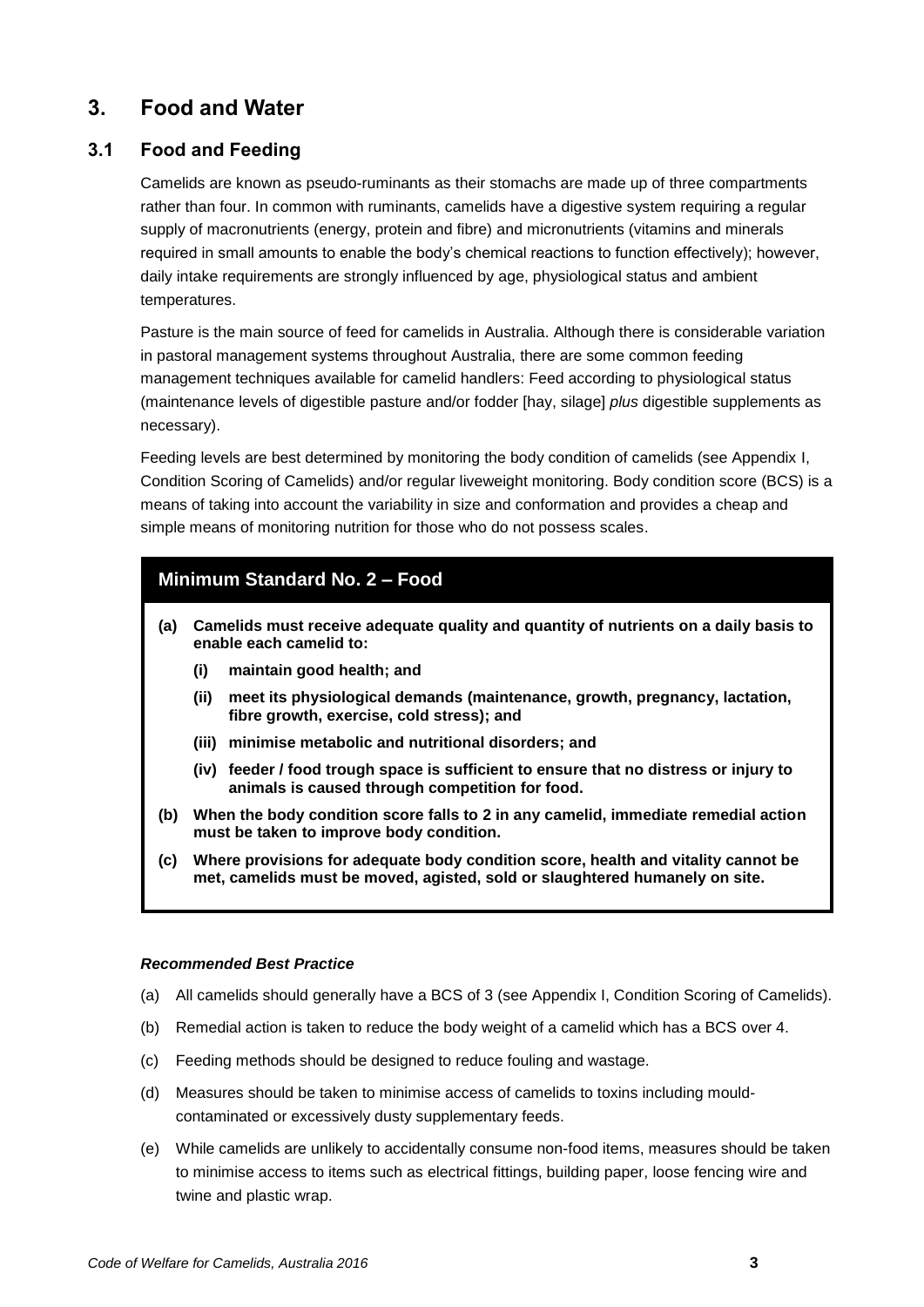- (f) All changes in diet should be performed gradually over a 10-14 day period.
- (g) When feeding concentrates and/or brassicas, an ad libitum source of roughage such as palatable and digestible hay, silage or baleage should be added to the diet to ensure normal digestion.

#### *General Information*

Camelids are hierarchical by nature and as a result of this, subordinate camelids may get less than their feed and water requirements when housed in group situations, if a dominant animal monopolises the food or water source. Having an appropriate number of feed and watering stations will help prevent this situation.

Monthly liveweight monitoring is a useful adjunct to body condition scoring to measure of the success of a feeding regime for crias/tuis. Signs of ill-thrift or emaciation in crias and tuis may include rapid weight loss relative to herd mates, rough body appearance (hair loss) and being bullied by herd mates.

Pregnant females of BCS greater than 4 may have problems with birthing due to excessive fat deposits in the pelvic canal and lack of fitness. Reducing weight *gradually* and ensuring the female is in optimal body condition prior to birthing can reduce the risk of difficulties occurring.

During prolonged dry conditions when pastures are very short and lack the energy and protein to maintain body weight, the provision of palatable, digestible, long-stemmed forage for all camelids and energy- and protein-dense supplementary feed for growing animals and late gestation and lactating females will have welfare and growth benefits for all classes of livestock.

Feed demands are increased by sustained cold and wet weather and wind chill effects. Nutrient allowances should be increased when camelids are in exposed or poorly sheltered conditions in winter.

<span id="page-7-0"></span>It is essential that grain and other readily fermentable carbohydrates used to supplement camelids is introduced gradually over a 10-14 day period. This will allow stomach microbes to adjust to the newly introdcued feed and thus prevent digestive problems and the risk of death through acidosis. Animals need to be closely monitored during this period to ensure that they are suffering no ill effects as a result of the change in diet.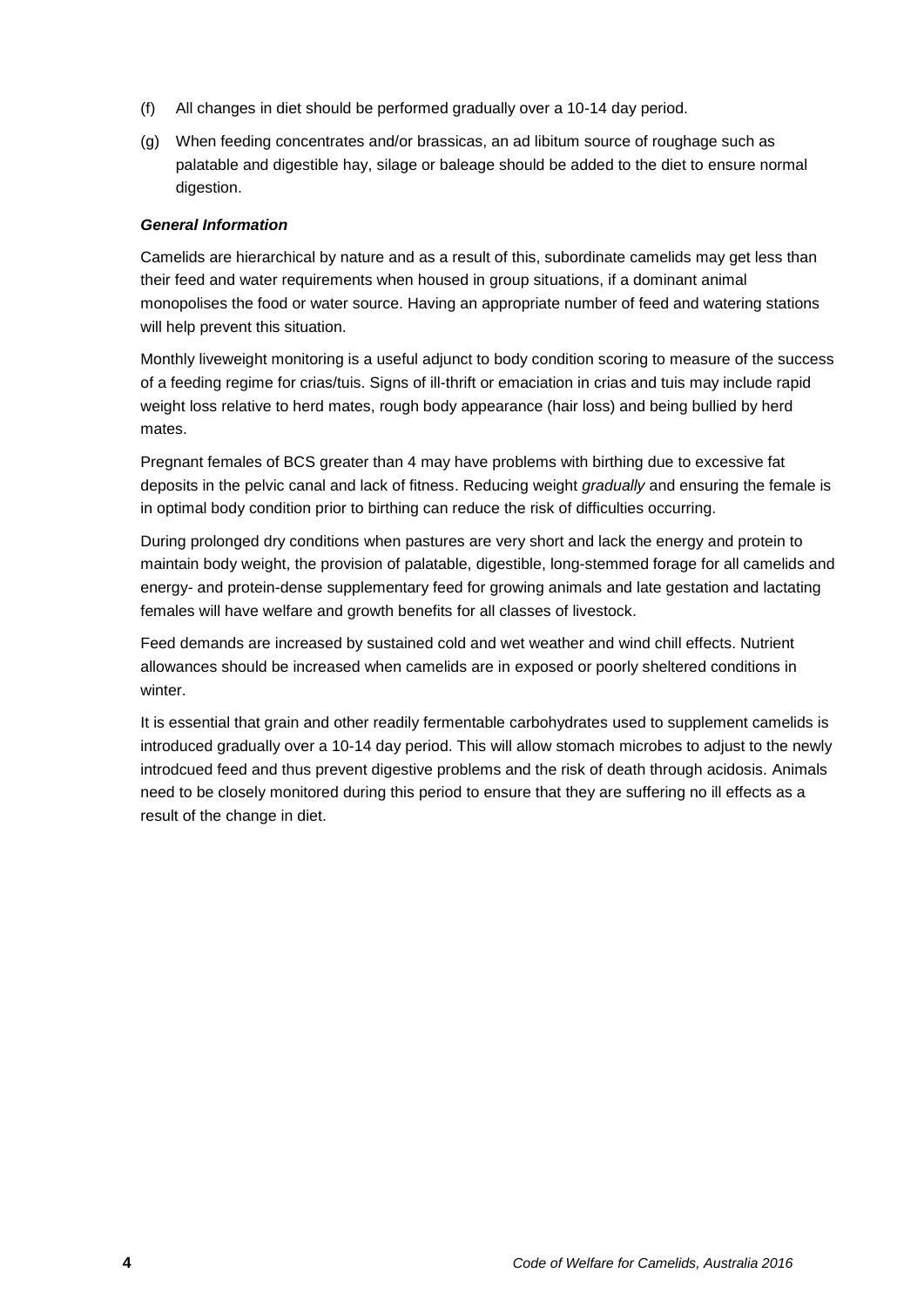## **3.2 Water**

The provision of an adequate supply of water is critical for maintaining the health and welfare of camelids. Water needs of camelids vary during the year.

#### <span id="page-8-0"></span>**Minimum Standard No. 3 – Water**

- **(a) All camelids must have access to an adequate daily supply of drinking water that is palatable to the camelid and not harmful to health so that stock are free from water-related disease or ill-health.**
- **(b) Daily inspections are carried out to ensure that animals have access to sufficient quantity and quality of water.**
- **(c) Troughs must be kept clean.**
- **(d) Water delivery system is at an appropriate height for the size of the camelids using it, including neonates.**

#### *Recommended Best Practice*

- (a) Watering facilities should be designed to reduce fouling and wastage. Troughs should be cleaned out at least weekly, and more often as necessary.
- (b) Water reticulation systems without any storage capacity or other backup supply systems should be checked daily to ensure they are in working order and any problems promptly rectified.
- (c) Access to drinking water should be provided when camelids are being worked in yards during hot weather and/or subjected to stressful procedures such as weaning or pregnancy scanning.
- (d) Alpacas should be held off feed and water for at least 3 hours prior to shearing.
- (e) As a guide, camelids should not be deprived of water for more than 24 hours; less time in hot weather.

#### *General Information*

The daily consumption of water by camelids can vary widely according to species, body weight, age, sex, climatic conditions, type of diet and feed intake. Lactating females and recently weaned camelids (up to ten days after weaning) will have significantly increased requirements for water. In excessively hot weather conditions, all camelids will require more water as they drink water to mitigate heat stress.

To ensure that water is always available, water reticulation systems, where used, need to be inspected daily for normal function.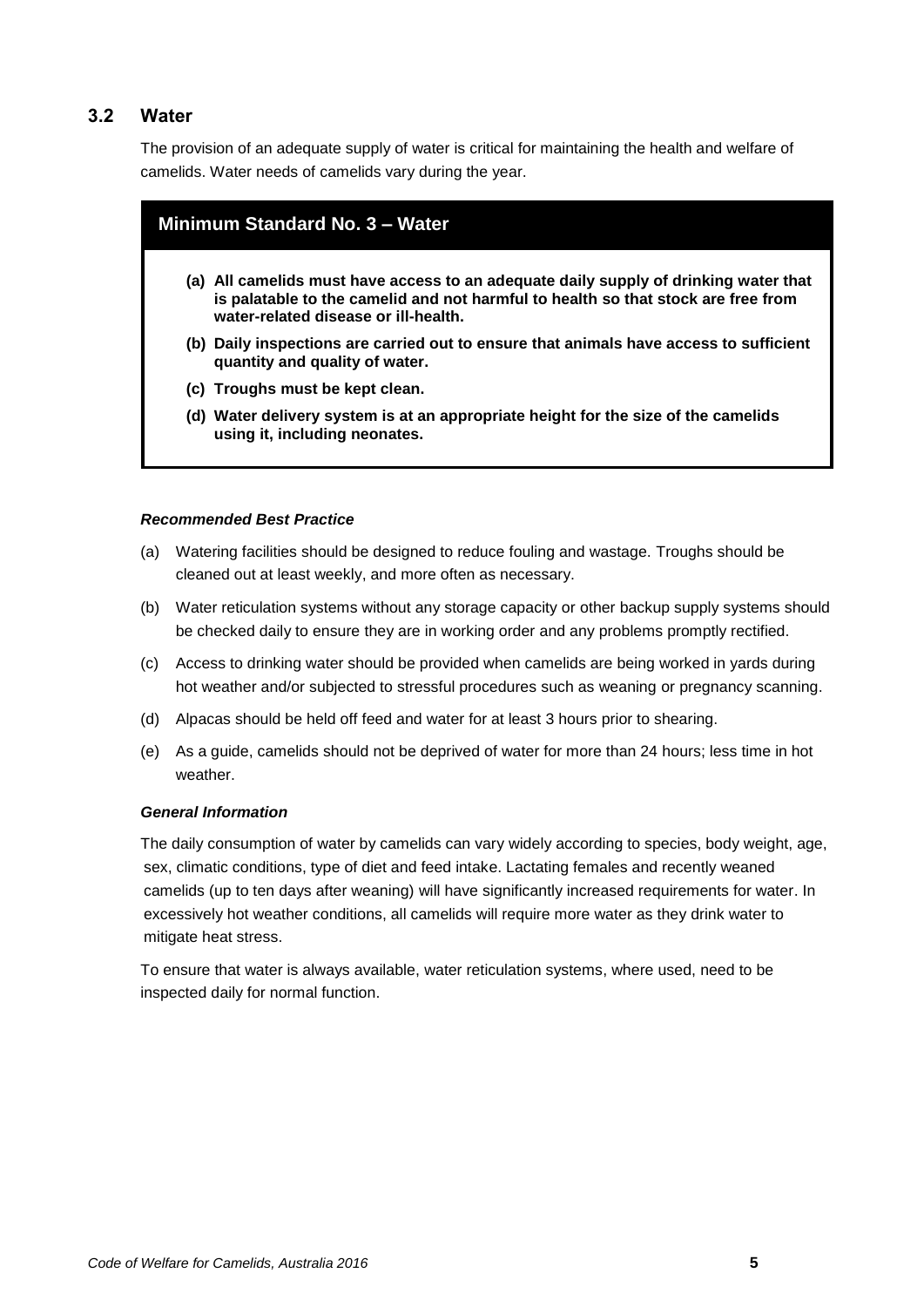## <span id="page-9-0"></span>**4. Shelter and Shade**

The relationship between an animal and its environment is crucial to its welfare and most camelids are required to cope with regularly changing climatic conditions and, occasionally, with extreme events. Persons in charge of animals have a fundamental obligation to ensure that animals in their care have adequate shelter or protection.

Adverse weather events can affect the welfare of fit and normal camelids but will have a greater impact on those more vulnerable due to age (young cria or elderly animals) or condition (freshly shorn or suffering from illness or disease). Severe or prolonged adverse weather conditions can also affect animal health, production and reproduction, as well as result in increased mortality.

Shelter and shade may be provided in a number of ways, including through the use of topographical features such as gullies or hollows (of adequate depth), natural features such as stands of trees or scrub, hedges or shelter belts, or artificial structures such as buildings or hay stacks.

Shelter may also be important in other situations, for example where female camelids seek isolation to give birth, or where an animal that is ill wishes to separate itself from its group.

#### *Cold Conditions and Hypothermia*

The combined effect of wind and cold ambient temperatures, measured as wind chill, has a major influence on the welfare of all camelids and increases the energy that they utilise to stay warm. The prevention of wind chill is an important welfare factor for camelids.

Wet weather compounds the influence of wind and cold as camelids may have reduced insulation. While it lacks the high grease content of sheep's wool, camelid fibre does have effective waterrepellent abilities. However, this ability is compromised when strong winds are combined with the rain as the fleece structure can be opened and allow rain to penetrate and waterlog the fleece, resulting in rapid heat loss and discomfort. Body condition will also have an influence on the effects of wind chill.

Young camelids (who have very little fat cover) and shorn animals are more vulnerable to the effects of cold weather, and the provision of shelter can help prevent body temperature from dropping too low. Early signs of significant cold exposure in camelids include behavioural changes such as shivering and huddling together. Extreme or prolonged exposure to wind chill can cause the onset of hypothermia which can result in death.

#### *Hot Conditions and Heat Stress*

The combined effects of high ambient temperatures, high relative humidity and exposure to sunlight, combined with low wind speeds, can cause heat stress. Individual camelids may differ in their susceptibility to heat stress depending on a large range of physical, physiological and environmental factors.

When camelids are exposed to conditions that cause heat stress they will use a number of ways to relieve the heat load including an increased respiration rate, reduced grazing activity and increased water consumption. Early signs of significant heat stress include panting behaviour, with tongues extended when severe. Extreme or prolonged heat stress can cause hyperthermia and death.

Regular shearing before seasonal hot conditions reduces the risk of heat stress and is beneficial to camelid health and welfare. In some regions, shade provision may be vital even during normal sunny conditions in the summer months with provision of sprinklers to dissipate heat through axillae, ventral abdomen and inguinal regions.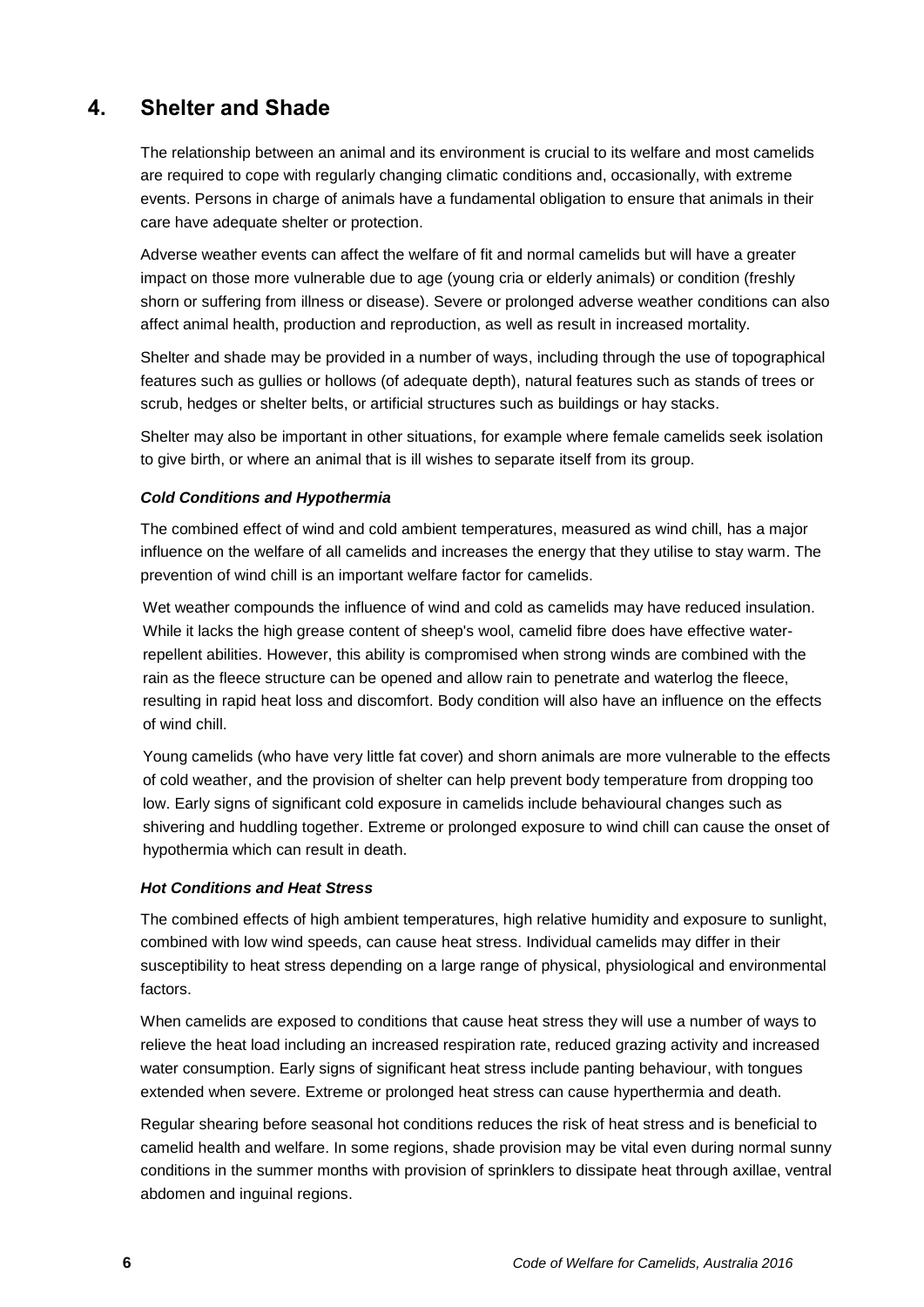## <span id="page-10-0"></span>**Minimum Standard No. 4 – Shelter**

- **(a) All camelids must have access to shelter to reduce the risk to their health and welfare caused by exposure to cold and/or wet weather conditions. Recently shorn camelids are particularly susceptible to cold stress.**
- **(b) Camelids must be provided with sufficient shade simultaneously to minimise the effects of heat stress and adverse conditions.**
- **(c) At the point of birthing, camelids must be provided with a hygienic environment affording the newborn cria protection from climatic conditions likely to compromise their welfare and survival. Unpacking should coincide with times of the year when adverse weather is less common.**
- **(d) Where animals develop health problems associated with exposure to adverse weather conditions (excessive heat or cold, fire, flood, injury, disease), priority must be given to remedial action that will minimise the consequences of such exposure.**

#### *Recommended Best Practice*

- (a) The timing of shearing should be adapted to account for local weather conditions as the fleece status has a significant impact on a camelid's vulnerability to adverse weather conditions.
- (b) When ambient temperatures are extreme, animal behaviour and well-being should be monitored at an increased frequency and corrective action taken if needed.

#### *General Information*

Shelter can be provided by either natural or artificial structures. Trees can diffuse rain and wind but, without land contour, camelids may still not be adequately protected in extreme weather. When limited natural shelter exists, artificial shelter needs to be provided (e.g. hay bales, covers etc).

Shorn animals may require an increased amount of feed to sustain body temperature and maintain body condition for up to two months post-shearing. Ready access needs to be provided for shorn animals to covered yards or effective shelter for several weeks after shearing in case of cold wet weather. Provision of additional feed during cold and wet weather also enables non-shorn camelids to generate body heat and maintain their body temperature.

Advice on preparing contingency plans for adverse weather events can be gained from local authorities. Local farmers with greater experience of the conditions that are likely to be encountered in different regions can also be a good source of information.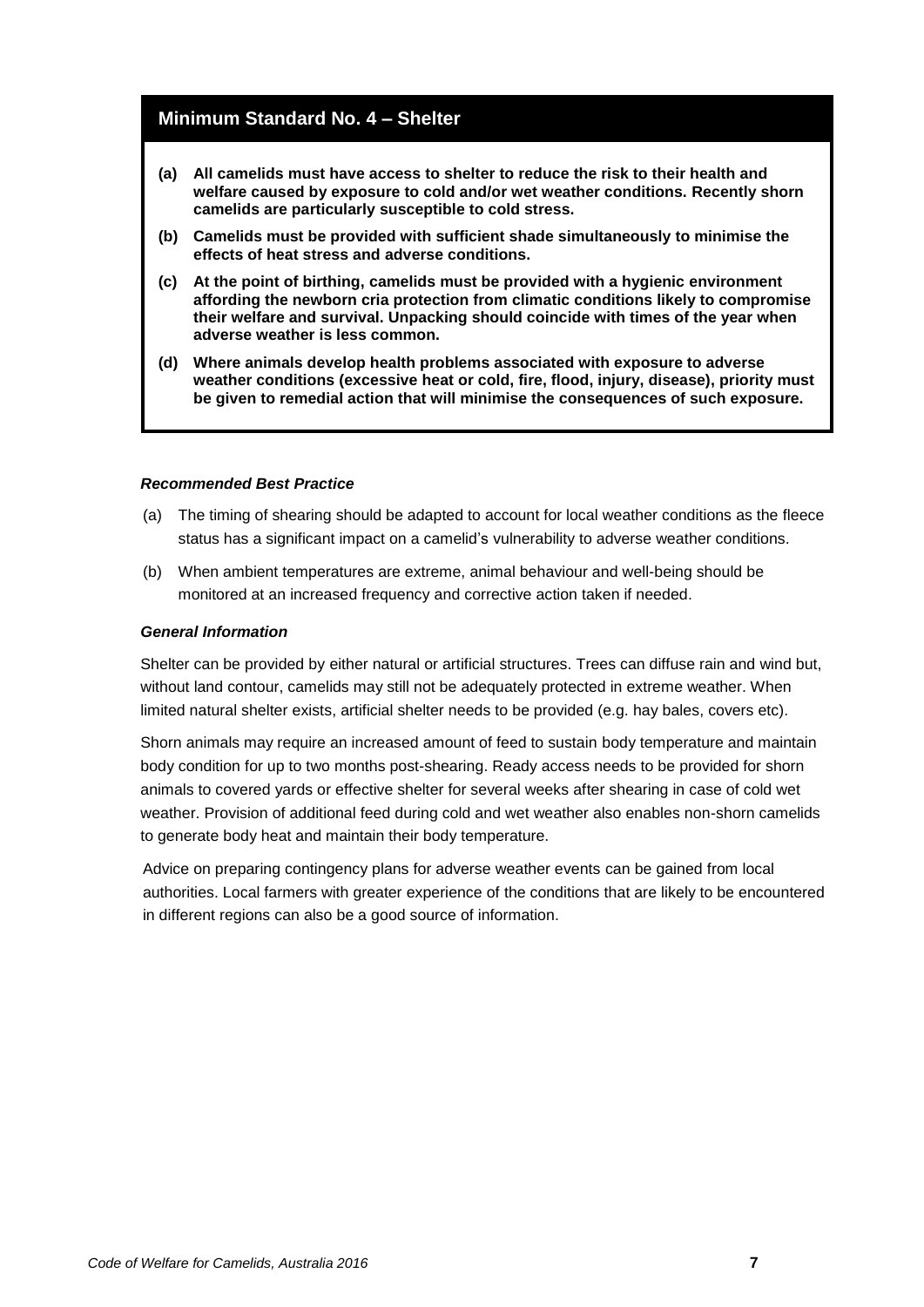## <span id="page-11-0"></span>**5. Housing and Facilities**

### <span id="page-11-1"></span>**5.1 Farm Facilities**

Farm facilities include fences, gates, holding pens, internal yards, and additional areas such as shearing facilities. Their proper construction, maintenance and operation are important to facilitate management and provide a safe and hygienic environment for husbandry procedures to be carried out. Careful planning and design will assist movement of animals and minimise stress of both animals and handlers.

## <span id="page-11-2"></span>**Minimum Standard No. 5 – Farm Facilities**

- **(a) If sheep, goat or cattle facilities are used, they are adapted to suit camelids.**
- **(b) All facilities must be designed, constructed, maintained and operated in a manner that minimises the likelihood of distress or injury to animals.**
	- **(i) Sharp objects, protrusions, edges, gaps, including damaged flooring or slippery flooring likely to cause injury have been removed, repaired or covered.**
	- **(ii) Storage of all feed supplements, health remedies, toxic materials and associated equipment is in an area inaccessible to camelids.**
	- **(iii) Electrical fittings and attachments to main voltages are placed out of reach of camelids or protected from interference by camelids.**
- **(c) Camelids must be protected from predation through secure boundary fencing.**

#### *Recommended Best Practice*

- (a) Special care should be taken to make sure facilities in which camelids are kept have no gaps in which animals can get their heads or legs stuck.
- (b) The flow of animals through facilities should be monitored and if necessary controlled at gateways, in narrow laneways and corners, or other pressure points to ensure that animals, especially young and small animals, are not smothered or injured.
- (c) Care should be taken to not induce sudden fear or panic in animals in confined spaces where flight increases the risk of injury.
- (d) Camelids should not be held in facilities with high dust levels, as it may cause lung or eye irritation, or disease. As a general rule, if the dust is uncomfortable for the handler, it is uncomfortable for the camelids.

#### *General Information*

Facilities originally intended for other species of animal (e.g sheep, cattle, deer etc) may not be appropriate for camelids without modification. Likewise appropriate and safe facilities for llamas may be different from those for the smaller alpacas.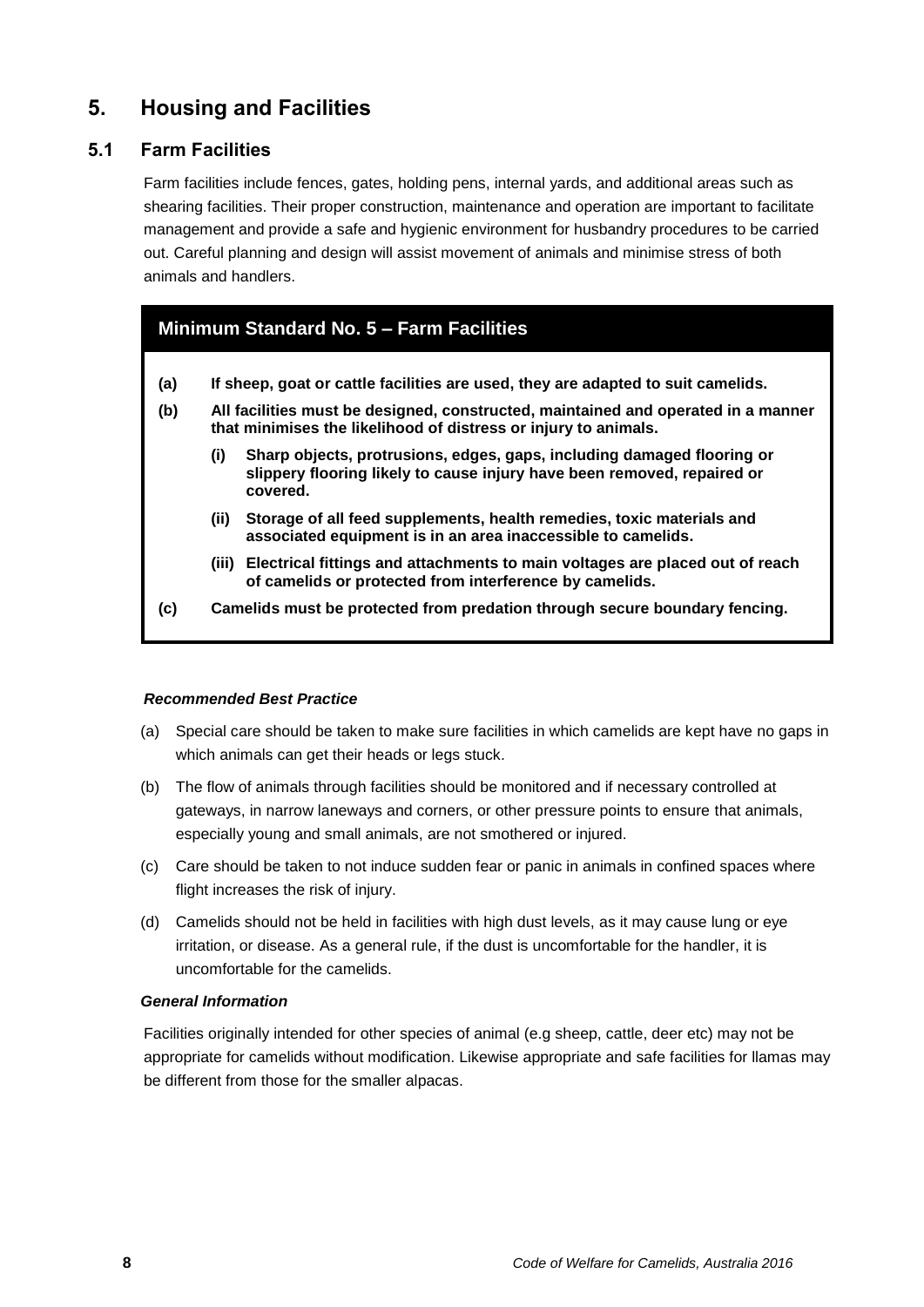## <span id="page-12-0"></span>**5.2 Housing**

Few camelids are routinely housed in Australia. Most routine management and husbandry practices require the holding of camelids for temporary purposes only (e.g. quarantine, weaning, drenching, weighing or display for on-farm sale). However, in situations where camelids are being housed (e.g. hospitalisation, preparation for showing), they are totally dependent on their handlers for all daily requirements, welfare and safety, and handlers must be aware that there are additional responsibilities of care.

The well-being of the animals needs to be a key consideration when camelid housing systems are designed and constructed. Camelids require accomodation that is dry, well-ventilated and draughtfree. They prefer to lie on soft surfaces and the provision of plentiful dry bedding will encourage camelids to lie down. Sufficient floor or pad space needs to be provided to enable the camelids to exhibit normal behaviour patterns relating to resting, kushing, rumination, urination, defaecation and play, and to minimise aggression within the group.

When grouping animals, group structures need to take account of individual animal relationships where possible and avoid a wide range of liveweights to reduce the risk of bullying. Stocking density is best calculated according to the space requirements of the heavier animals.

## <span id="page-12-1"></span>**Minimum Standard No. 6 – Housing Facilities**

- **(a) Group housed camelids must be able to stand, move about and lie down without undue interference from each other. There must be enough space in a yard for all camelids to sit down simultaneously, and enough space to allow movement so all camelids can access the water point/s and feed trough/s.**
- **(b) Adequate space must be provided to allow all animals to rest comfortably for sufficient periods each day to meet their needs.**
- **(c) Bedding must be of good quality, friable/absorbent, and with minimal risk of toxic agent contamination; and of suitable volume so it is dry and comfortable.**
- **(d) Building design or ventilation must regulate temperature, humidity, air flow and dust to ensure that housed camelids do not become cold or heat stressed and to prevent a build up of harmful concentrations of gases such as ammonia (as detected by smell) and carbon dioxide.**
- **(e) Immediate and appropriate action must be taken to reduce ammonia levels if they exceed 25 ppm at camelid level including increasing ventilation, reducing litter moisture and/or reducing stocking density. Document corrective action taken.**
- **(f) Contaminated feed and bedding must be removed regularly so it does not pose a threat to health and welfare of animals or workers (e.g. wet, mouldy or noxious).**
- **(g) Natural or comparable artificial lighting must be provided during daylight hours. Darkness must be provided at night.**
- **(h) When housed, camelids must be penned in groups with individual confinement restricted to those under treatment for ill-health, injury, disease and those which are known to be aggressive and may injure other animals.**
- **(i) Daily inspection of animals to detect any signs of discomfort, distress or disease. Corrective action must be taken if signs of heat stress, cold stress, disease or injury are observed.**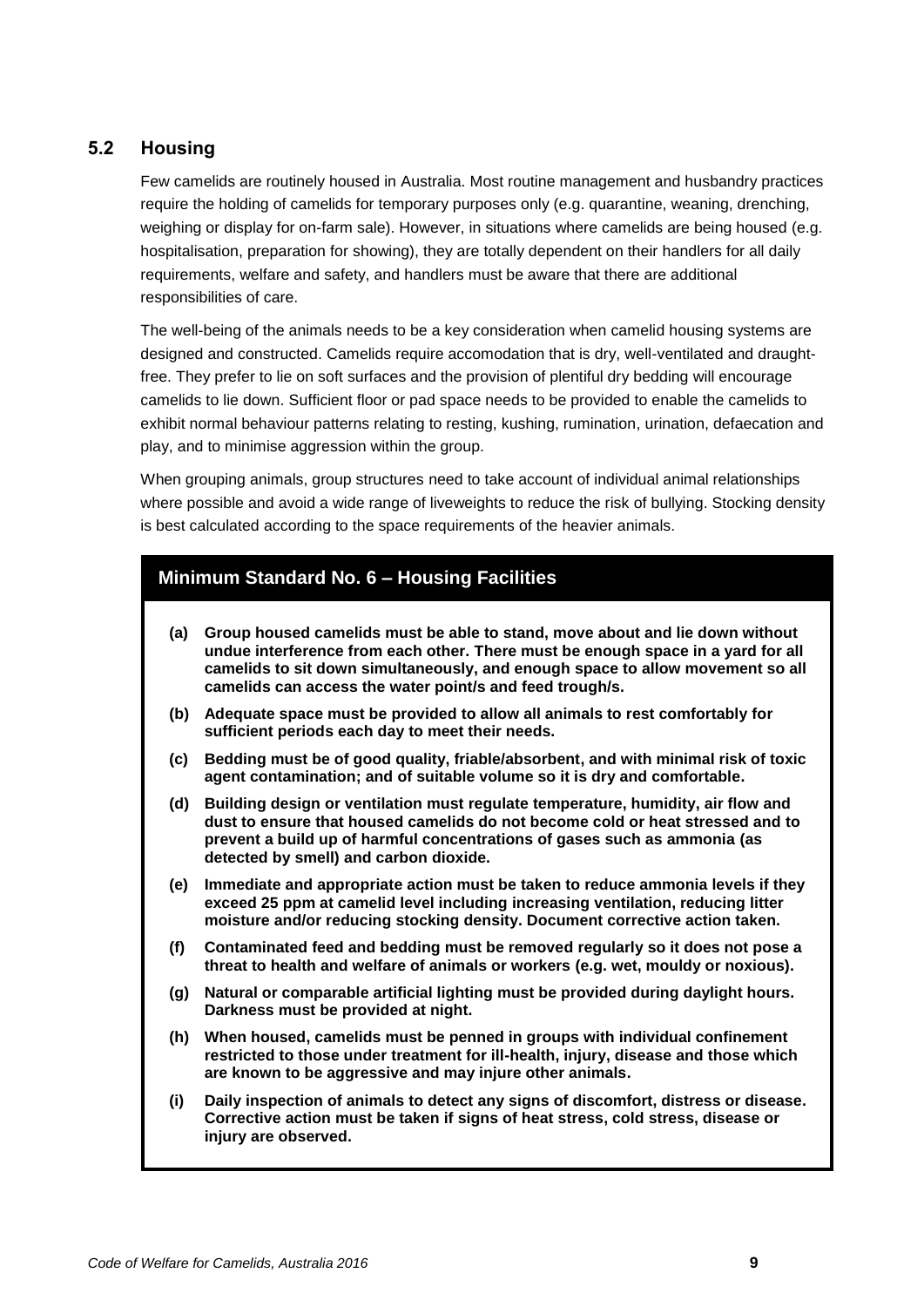#### *Recommended Best Practice*

- (a) Housing should be constructed with the well-being of the animals in mind, and provide accommodation that is dry and well ventilated, with shelter from the prevailing weather.
- (b) Animals penned individually for health, management, or other reasons should be housed next to and within sight of other camelids, unless their medical condition precludes this.
- (c) Outdoor runs should be provided.
- (d) Ammonia levels should be maintained at less than 10 ppm.
- (e) To reduce aggressive interactions, pens should be large enough to allow camelids free movement and sufficient room to move past each other without confrontation.
- (f) Feeding and watering systems should be constructed to be readily accessible and to prevent competition between animals with respect to the feed type, stock type and size of the enclosure.
- (g) Holding facilities should provide for a separate pen to manage bullying and/or to hold and treat bullied, unwell or injured camelids until recovery.

#### *General Information*

As a guide, a level of 10 – 15 ppm of ammonia in the air can be detected by smell and an ammonia concentration above 25 ppm may cause eye and nasal irritation in people. In general, if the level of noxious gases within a housing facility is uncomfortable to people, it will also be uncomfortable for camelids. Such levels compromise their welfare and may predispose them to respiratory disease and reduced performance.

Settling camelids in housing facilities can be aided by allowing them visual contact with animals in adjoining pens. Animals housed for long periods become accustomed to routine. Changes to routine such as visits from strangers, noise, vehicles and unfamiliar dogs can cause undue stress. Owners and managers need to be aware of this and act accordingly to ensure animal welfare is maintained.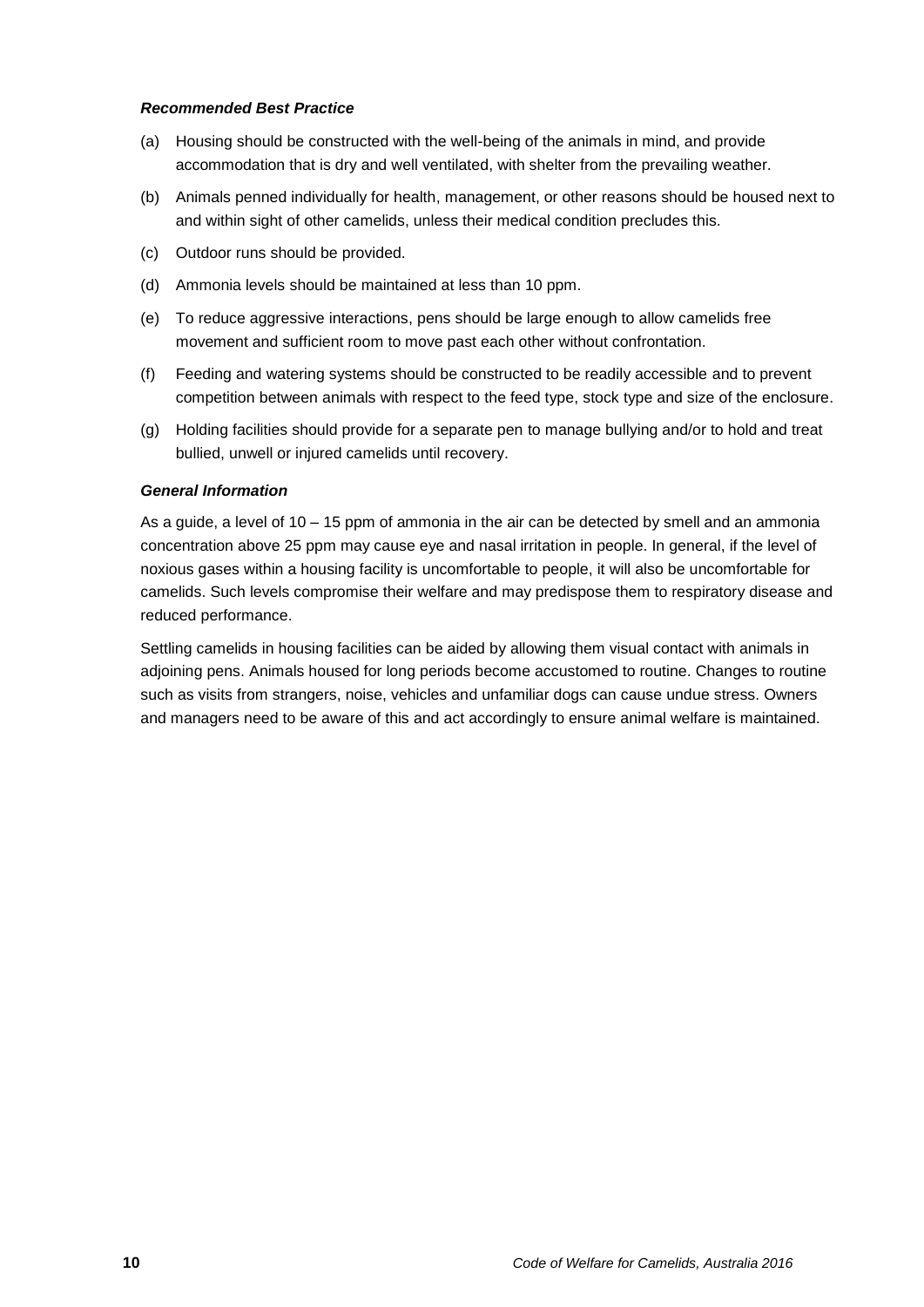## <span id="page-14-0"></span>**6. Animal Handling**

Competent handling of camelids is essential to their welfare. Camelids are prey animals and fear motivates them to escape from perceived danger. Careful and quiet handling of camelids helps to keep them calm, reduces fear and makes them easier to handle. In addition, careful handling will also improve animal welfare and productivity, reduce the risk of injury, and result in animals settling down and resuming normal behaviour more quickly following a procedure.

Camelids are intelligent and curious animals, and can adapt to novel situations with a minimal fear response. However, the initial handling of a camelid can determine how it will react to procedures in future, and so treating a camelid gently but firmly initially will have long lasting beneficial effects for both the animal and the handler. In a novel situation many camelids observe the herd reaction when formulating their own response. Putting a new animal in with animals that have been well accustomed to the handling procedures can help significantly reduce the new animal's own fear and stress reactions. Training, adapting, or habituating animals to handling (e.g. walking quietly among livestock, letting them approach novelties) may reduce fear and improve the camelid's tolerance of novel situations, especially if this training is undertaken gradually using short sessions.

Camelids have a strong herd instinct and attempting to separate animals from the herd, and especially mothers from their cria, can induce significant stress. Muster all camelids from a paddock simultaneously. Separating an animal is best done in yards or other handling facilities.

## <span id="page-14-1"></span>**Minimum Standard No. 7 – Animal Handling**

- **(a) Camelids must be handled in a reasonable manner to minimise the risk of pain, injury or distress to the animals using firm but calm and gentle encouragement using visual and audio cues rather than physical contact.**
- **(b) Handle heavily pregnant females and lactating females and their crias in small groups to minimise risk of injury.**
- **(c) Electric prods must** *never* **be used on camelids,** *ever***. If camelids do not flow through yards/into shed/through handling facilities/up or down ramps, alter shed/yard/race design to improve animal flow.**
- **(d) Only the minimum force required must be used when moving camelids.**
- **(e) Camelids must not be lifted by their ears, head, fleece or tail or moved by twisting ears or tails.**

- (a) Camelids should be handled quietly with care and patience. Familiarising camelids with handling facilities and management routines from an early age reduces apprehension and assists handling.
- (b) Managers should avoid handling animals in periods of adverse weather conditions (e.g. thunder and hailstorms, strong winds, excessive heat) except in cases where emergency movement or transport of the animals is required.
- (c) Catch-pens, in which camelids can be isolated and easily caught for examination and treatment should be available in all camelid operations, including extensive operations.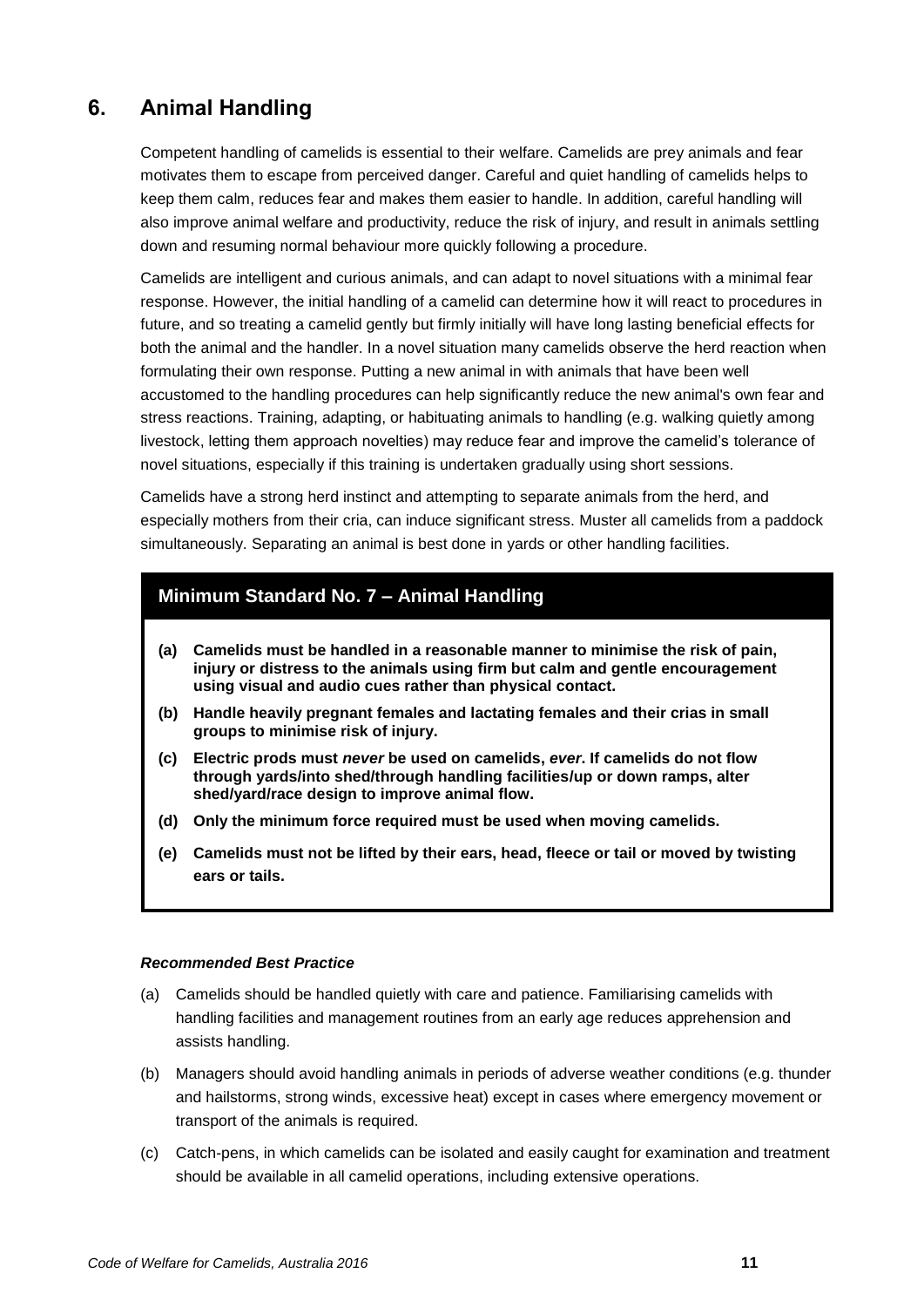- (d) The amount of time that the animals are kept in yards for a husbandry procedure to be performed should be as short as possible.
- (e) Trained dogs may be used to move stock under extensive conditions but not in small paddocks/yards.

#### *General Information*

Human-animal interactions can be enhanced by accustoming animals to human contact and using the correct handling procedures, as well as improving the skill of the handler and the facilities in which the animals are handled.

A good stockman will recognise how to optimally balance the two opposing factors that will affect the amount of stress that an animal experiences when being handled; that of performing husbandry procedures quickly and efficiently so that the stress that the animals experience is not drawn out over a longer time period than necessary, with that of performing the process gently enough to ensure that the animal remains calm. If yarding has caused the animals stress, handling may be made easier by allowing the animals 20-30 minutes to calm down prior to commencing other procedures.

Knowledge of the animal's flight (safety) zone, and the point of balance (the line through the animal's shoulder which determines if it moves forward or backwards in the presence of a handler) will help when moving animals, while minimising fear. Animals with a large flight zone may become fearful and agitated when that zone is invaded. Moving camelids into a smaller area can reduce their flight response. It can be easier and less stressful to catch a camelid in a small pen than in a larger holding yard. Likewise keeping the animal with other camelids can help to reduce the flight zone and fear response to handling. The size of the flight zone varies depending on the animal's behavioural predispositions (genetics), its previous contact with people and the quality of that contact.

Some camelids can react aggressively to the presence of dogs. Llamas and alpacas are used as sheep guards in Australia to protect against foxes. Camelids can be accustomed to dogs but the handler must take account of the circumstance and the personality of the camelids to assess the risk to both camelids and dogs.

Camelids need to be respected by their human handlers, even if they are very accustomed to human contact. Inappropriate handling of animals, especially crias and tuis, can cause a loss of respect for human handlers. Animals that initiate body contact, especially rough pushing or neck wrestling, have the potential to become dangerous.

Using practices that increase camelids' familiarity with humans can help to make them easier to handle during future procedures such as leading by halter, loading for transport, providing medical attention or assistance during birthing. Providing positive human contact and exposing camelids to the sound of a radio will accustom camelids to a range of noises and voices. It needs to be ensured that any practices designed to increase camelids' familiarity with people do not place them under undue risk or stress.

Large herds of camelids may need to be broken into smaller herds after entering handling facilities. Stress can be reduced by keeping camelids within sight of familiar animals where possible. When camelids are held in yards for long periods they are liable to become restless. They may attempt to jump over yard fences and there is an increased risk of injury. Work needs to be planned to ensure that camelids are only held for short periods. Alternatively, camelids can be held in adjacent pastures or paddock facilities until such time as they can be handled efficiently.

Advice on camelid handling issues can be sought from veterinarians, animal behaviouralists or specialised camelid groups.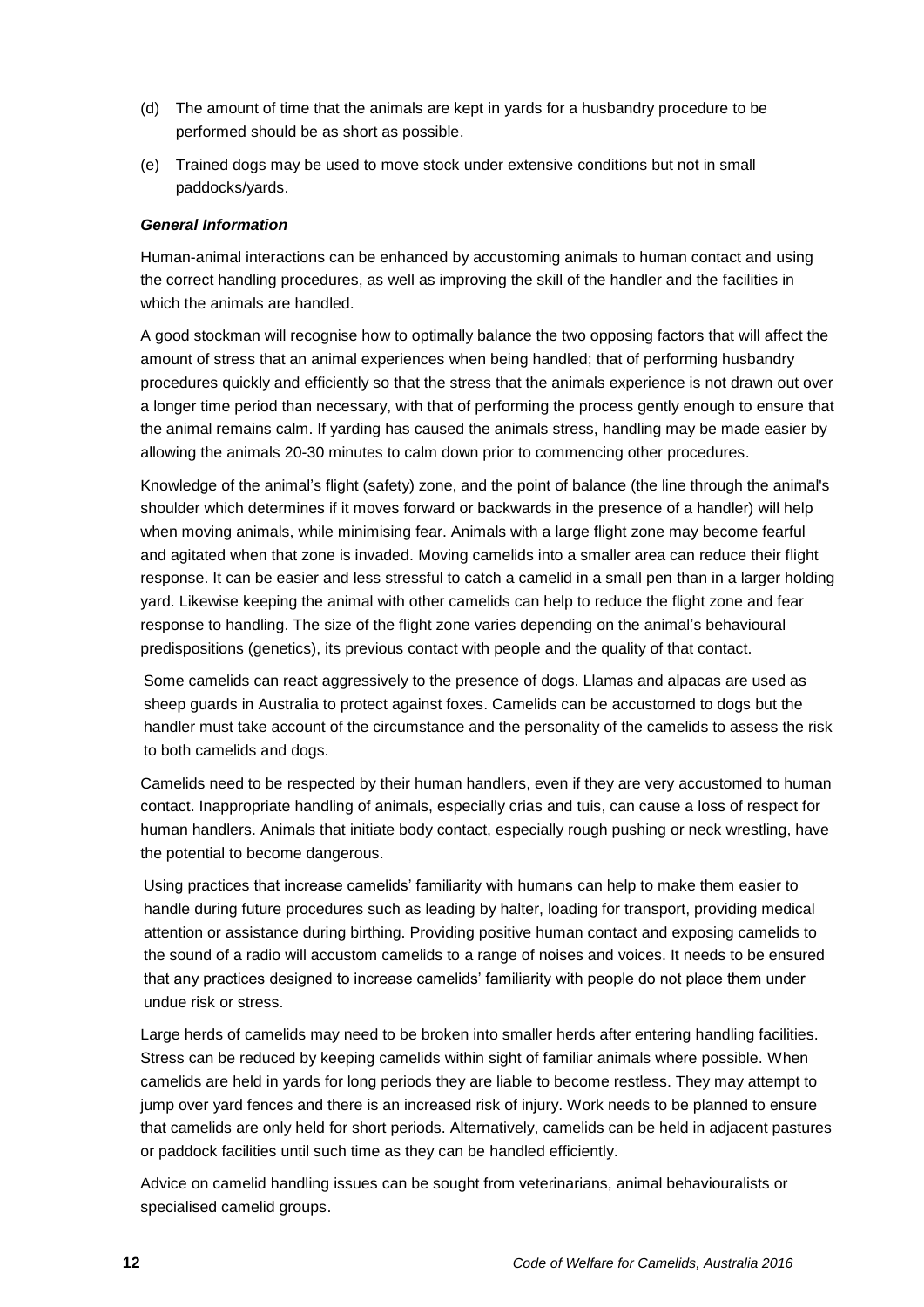## <span id="page-16-0"></span>**6.1 Mustering and Droving**

Mustering and droving of camelids is an important part of their husbandry. While well-socialised camelids can be induced to move to new areas either through enticement with food or by means of triggering their natural curiosity for exploring new pasture, in many cases they need to be moved by using their natural tendency to move away from humans. The handler's skill lies in understanding the behaviour of the animals and adapting their behaviour in such a way as to facilitate mustering while minimising stress to the animals. Mustering is best done slowly and quietly.

## <span id="page-16-1"></span>**Minimum Standard No. 8 – Mustering and Droving**

- **(a) Animals are mustered and driven using appropriate tools and facilities (e.g. wands and herding tape, laneways).**
- **(b) Camelids must be moved at such a pace so as not to cause exhaustion, heat stress or injury.**
	- **(i) Signs of exhaustion and heat stress include kushing/lying/collapse, panting, or distressed vocalisations beyond the normal 'humming'.**
- **(c) Any animal that does not keep up with the herd is examined to determine why this is the case.**

#### *Recommended Best Practice*

- (a) The pace of mustering or droving should be aligned to the slowest animals in the mob, with particular attention given to cria, and those with illness or injury.
- (b) Sick, injured or lame animals should only be mustered if necessary and if the process will not cause undue suffering.
- (c) Stock should not be moved over long distances and/or difficult terrain in hot and/or dusty conditions.
- (d) After mustering or droving, animals should be provided with suitable conditions and time to enable settling down, mothering up or shelter seeking before the onset of darkness.

#### *General Information*

Attention needs to be paid to the terrain and environmental conditions when mustering. Camelids are likely to experience higher physical stress when negotiating rough, uneven surfaces and difficult or steep terrain, especially when the ambient temperature is high. Close attention needs to be given to the health of camelids when mustering under these conditions.

When used appropriately, aids such as wands and herding tape can provide good visual cues to assist in directing and moving camelids safely. Construction of laneways leading to and from handling facilities will vastly improve animal flow and reduce stress of handling.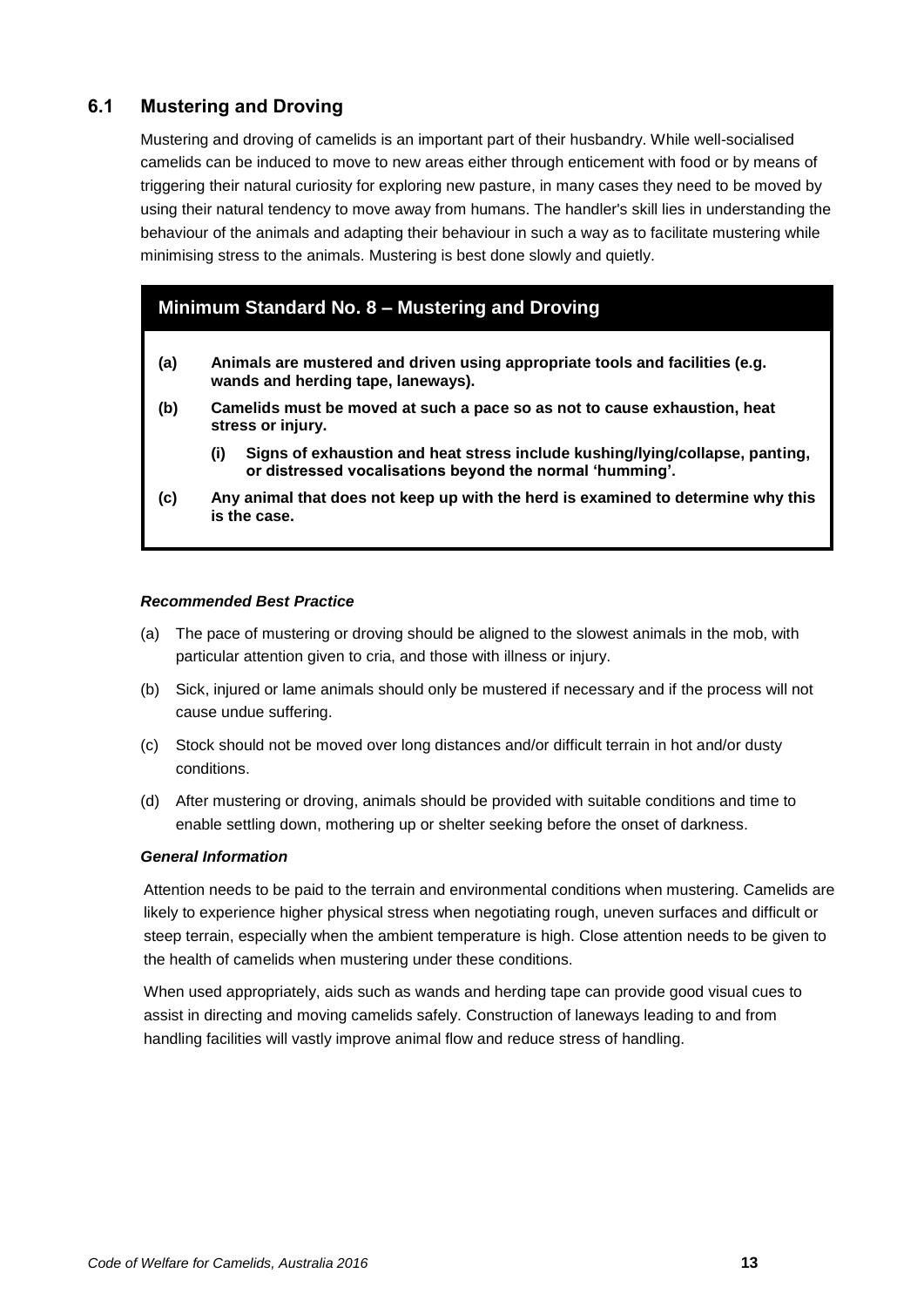### <span id="page-17-0"></span>**6.2 Restraint**

Husbandry systems and facilities such as yards, races, crushes and loading ramps need to be purpose-built to suit camelids. Properly managed facilities and restraint systems can greatly facilitate husbandry procedures, resulting in reduced risk of injury and distress to animals and stock handlers. Equipment worn by or placed on a camelid (e.g halters, packs) also needs to be specially designed for camelids to ensure that they do not cause harm.

Halter use and halter fit is a very important component of camelid handling. Haltered camelids can be at significant risk of being caught on fences or other objects resulting in injury or death. Camelids are obligate nose-breathers, and an ill-fitting halter that slips down over the soft tissue of the nose can result in suffocation.

### <span id="page-17-1"></span>**Minimum Standard No. 9 – Restraint**

- **(a) Yards, races, crushes and loading ramps must be purpose built for the species of camelid being farmed and properly maintained. Otherwise, equipment designed for handling other species is only used for handling camelids if modified appropriately and safe to do so.**
- **(b) Methods of restraint must be appropriate for the animal, in good working order and used only for the minimum time and with the minimum force required to complete a procedure.**
- **(c) Animals which are restrained must be kept under supervision and released from the restraint immediately if at risk of injury.**
- **(d) Electroimmobilisation devices must not be used.**
- **(e) Animals which are to be restrained by tethering must be placid and trained to the conditions. Tethering is only ever a short-term form of restraint in the presence of adequate close supervision as camelids are prone to entanglement.**
- **(f) Halters must be specifically designed for use with camelids, and where used, must be properly fitted to each animal with no signs of discomfort or distress, especially breathing difficulties.**

- (a) Electric fencing should not be used for containing camelids.
- (b) Isolation of individual camelids should be avoided whenever possible.
- (c) A chuckered animal should be released as soon as is practicable, and should not be left unattended.
- (d) All packs, covers and other equipment fitted to camelids should be designed for the purpose, be fitted properly and should not cause the animals undue discomfort or distress in their normal use.
- (e) Camelids should not be left unattended when fitted with a halter.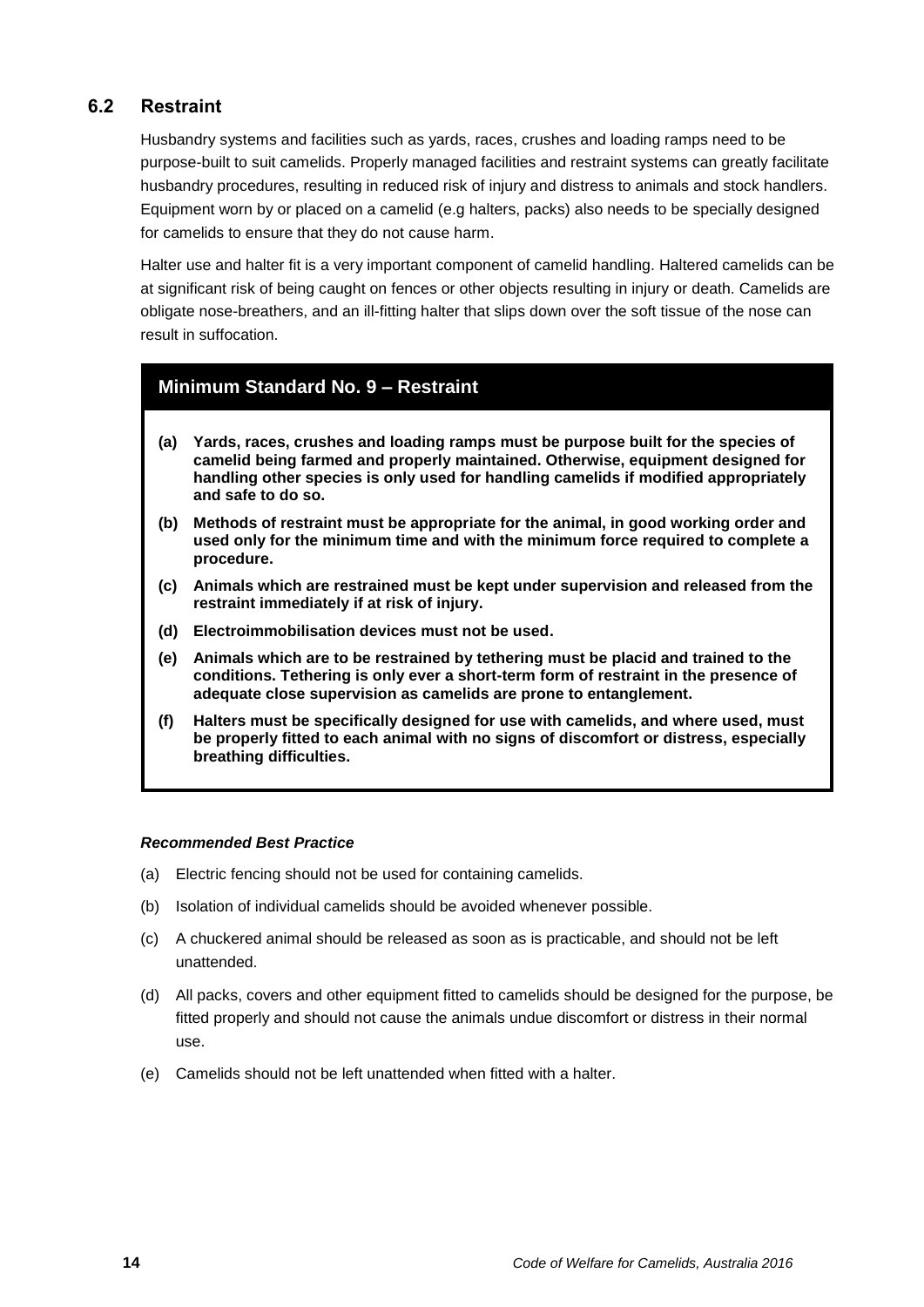#### *General Information*

Camelids may be chuckered, a procedure where a rope is tied firmly around the hindquarters to immobilise the rear legs and keep the animal in kush. Llamas are generally too large to safely immobilise by chuckering, so the procedure is used primarily on alpacas.

If electric fencing is used, it needs to be positioned low enough, with the strands of wire/tape close enough together, so that the camelid is unlikely to place its head under or through the wire/tape to graze, thus avoiding the risk that it becomes entangled in the wire/tape.

Halters need to be the right size for the individual camelid and correctly fitted to avoid the risk of the nose piece of the halter slipping lower over the nose and preventing the camelid from breathing. If a camelid is fitted with a halter it needs to be closely monitored to ensure that it is not suffering any discomfort or distress as a result of the halter.

### **6.3 Breeding management**

Female camelids are non-seasonal, induced ovulators and have a gestation of 342 days (range 300- 370 days). Male camelids mate in a recumbent position and dribble-ejaculate semen into the uterus of females over a period of 5-20 minutes. Supervised yard mating and/or paddock mating may be used to get females pregnant.

The process of giving birth in camelids is called 'unpacking', 'birthing' or 'criating'. This is a critical period for the welfare of both female and cria. Potential compromises to animal welfare at this time are diverse and include poor feed quality and/or quantity during pregnancy and lactation, disturbance from other animals and humans, predisposition to dystocia (difficulties during birthing), the weather and available shelter.

The behaviour and nutritional needs of female camelids will vary depending on their pregnancy and lactation status. This can complicate husbandry in herds where births are spread out over many months.

### <span id="page-18-0"></span>**Minimum Standard No. 10 – Breeding Management**

- **(a) A person performing artificial breeding procedures on camelids must have the relevant knowledge, experience and skills to minimise risk to camelid welfare and must not cause unreasonable pain, distress or injury performing the procedure.**
- **(b) Female camelids that are due to give birth must be inspected frequently to ensure that they are not experiencing birthing difficulties.**
- **(c) If a female camelid is exhibiting any signs that indicate that she is experiencing difficulties at any point during/after birthing, expert assistance must be sought urgently or be humanely killed without delay.**

- (a) Those responsible for breeding management should have an understanding of reproduction and behaviour in female and male camelids.
- (b) The timing and duration of the joining period should align with optimal seasonal and nutritional conditions. Males should be checked regularly for injuries and disease to optimise fertility.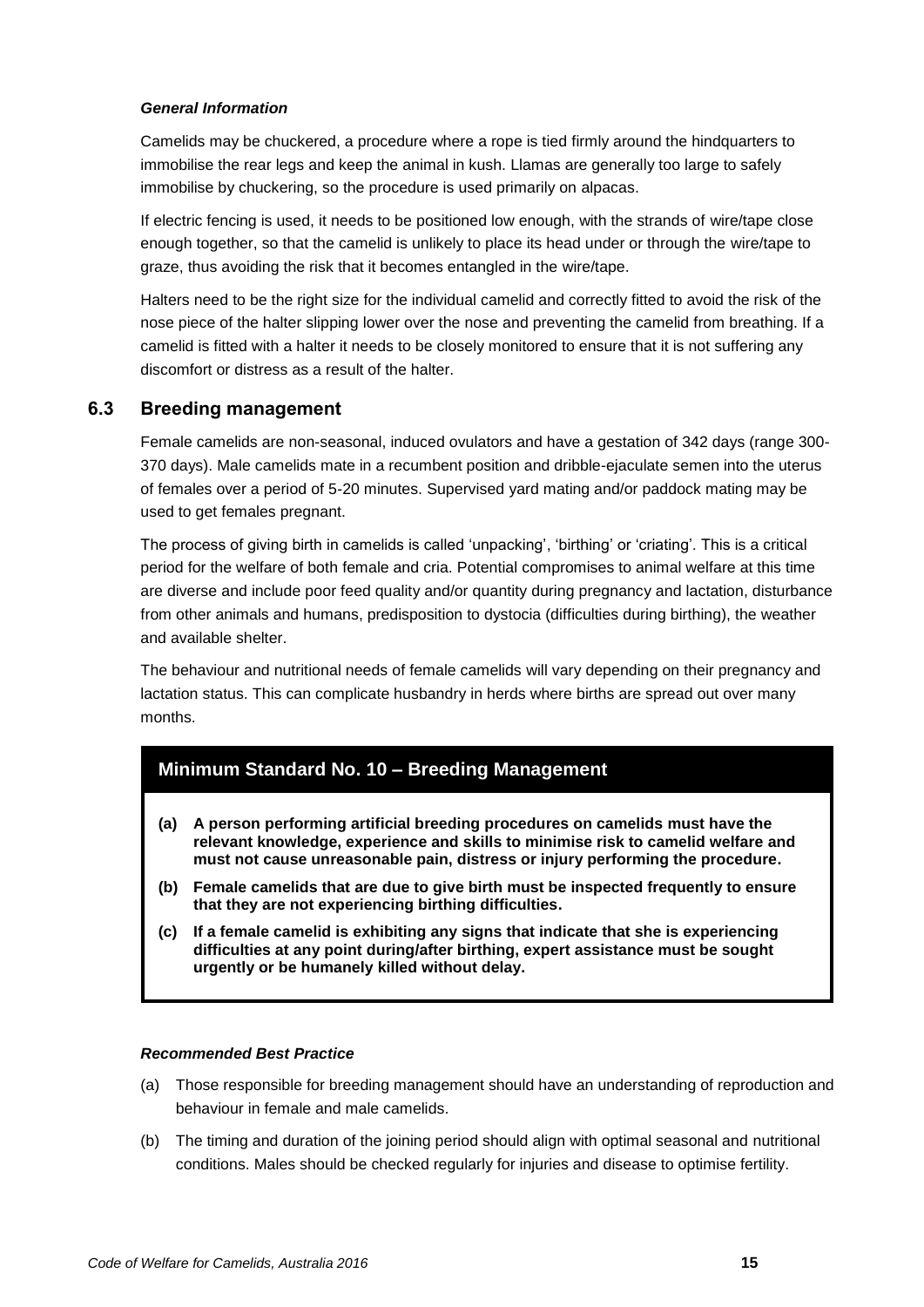- (c) As full term approaches, planning should be undertaken to minimise stress on females to reduce neonatal losses. Appropriate planning should be undertaken for feed, water and shelter requirements to minimise disturbance.
- (d) Pregnant females should be placed into birthing paddocks at least 4-6 weeks prior to their due date or at 300 days gestation, to allow establishment of social hierarchy, minimise stressinduced abortion and to allow for premature births. They should be injected with a booster 5-in-1 clostridial vaccination and vitamin D as they enter the birthing paddock to bolster colostral levels. Faeces should be checked for parasite burdens.
- (e) First time mothers should be observed more closely and frequently.
- (f) During labour and directly after birth, care should be taken to minimise stress to mothers and newborns.
- (g) If new females are to be added to or removed from a herd in which members are approaching full term pregnancy, care should be taken to ensure that the new social situation does not cause undue stress to the newly introduced or existing members of the herd.
- (h) Semen collection using an artificial vagina should be used in preference to electro-ejaculation.
- (i) Females undergoing embryo transfer/artificial insemination should be handled and restrained for the shortest duration and as gently as possible.

#### *General Information*

Birth can be a particularly stressful period for females, and all aspects of care, including shelter, provision of food and water and gastrointestinal parasite control, all need to be carefully managed at this time.

Females in good condition at full term (BCS 3) are more able to cope and be good providers to their offspring (develop strong maternal instincts) and are likely to have lower worm egg output in their faeces. Regular exercise appears to reduce labour problems and, if possible, it is good practice to set-stock females on hill paddocks as full term approaches.

While supervision of labour is recommended, if camelids are unaccustomed to close contact with humans it is better to leave them undisturbed and observe them from a distance. Too much interference by humans can slow down the birthing process and disrupt maternal-neonatal bonding once the cria is born.

#### <span id="page-19-0"></span>**6.4 Crias**

Colostrum is the first milk obtained from a female after delivery of a cria. Colostrum is not only rich in fat and sugar, which provides energy to the cria, but also protein in the form of maternal antibodies, which provides passive protection against disease in the first weeks of life. Its timely ingestion (10% of bodyweight in the first 6 hours of life) and absorption is the single most important factor that contributes to long-term survival, growth and production of neonates through to adulthood. The best colostrum is contained in the first milk from the female; subsequent milking provides lower concentrations of antibodies.

Owners should be prepared for the possibility that crias may need to be hand reared after (a) being deserted following birth, (b) orphaned through the death of the dam or (c) the dam failing to produce sufficient milk. They need to have equipment and colostrum on hand. Ideally, colostrum should be milked from the dam. If camelid colostrum is not available, then colostrum from any ruminant species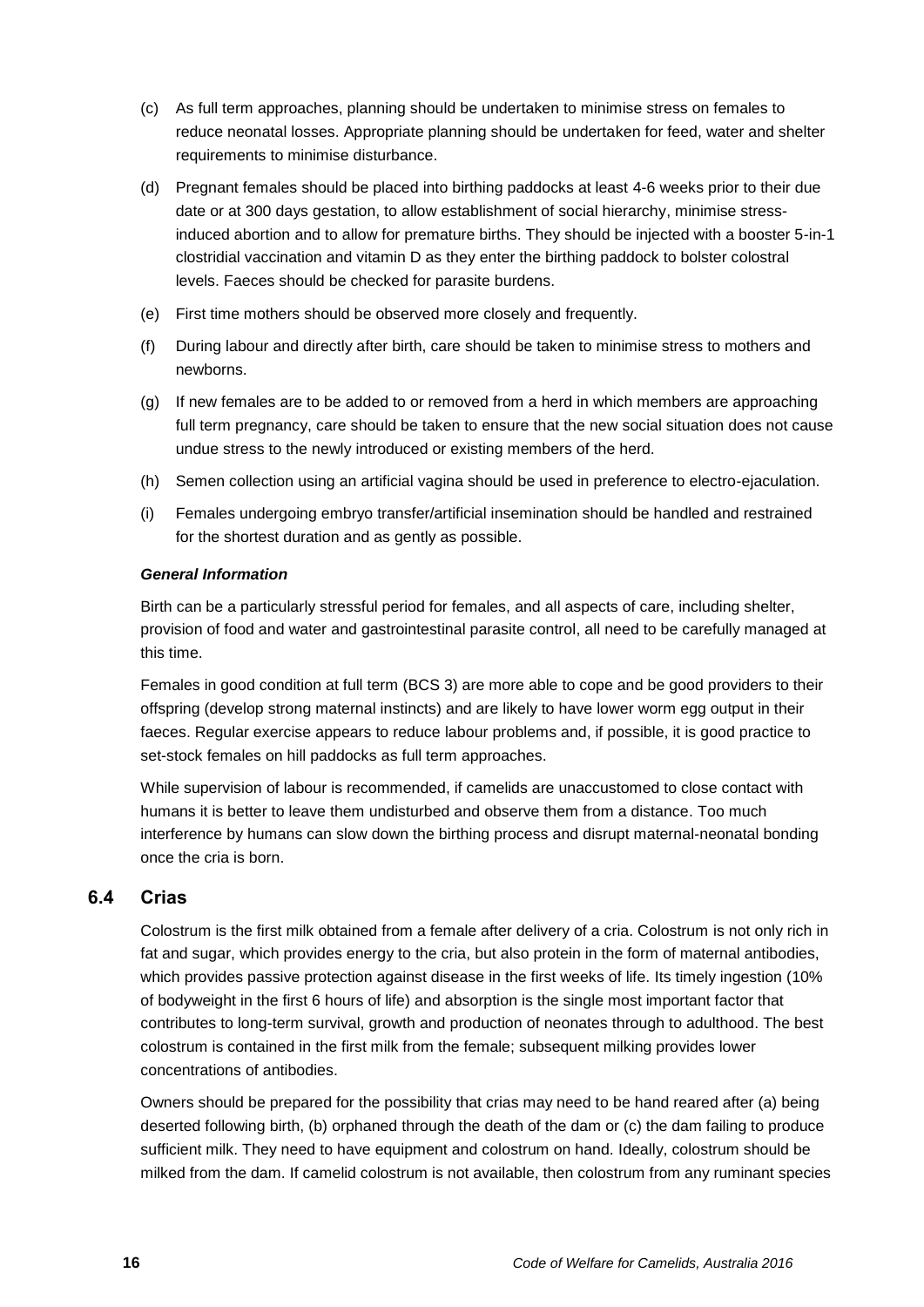can be used, bearing in mind biosecurity risks of the species and farm from whence the colostrum is sourced.

<span id="page-20-0"></span>

| <b>Minimum Standard No. 11 - Colostrum</b>                                                                                                                                                                                |                                                                                                                                                       |  |  |
|---------------------------------------------------------------------------------------------------------------------------------------------------------------------------------------------------------------------------|-------------------------------------------------------------------------------------------------------------------------------------------------------|--|--|
| Crias show typical nursing behaviour, vigour, body condition, vitality and<br>(a)<br>freedom from injuries otherwise remedial action must be undertaken by seeking<br>expert assistance or humanely euthanising the cria. |                                                                                                                                                       |  |  |
| (b)                                                                                                                                                                                                                       | Crias must be provided with colostrum, or a suitable substitute, within the first 6-<br>12 hours of life if they have not suckled the dam adequately. |  |  |
|                                                                                                                                                                                                                           | Full records are kept of the amount and origin of colostrum that is offered<br>(i)<br>to/consumed by hand-reared crias.                               |  |  |

#### *Recommended Best Practice*

- (a) Fresh or fresh-frozen colostrum of suitable quality should be given to crias within six hours of birth. Failing this, camelid plasma can be administered intravenously or intra-peritoneally after this time to provide a source of passive antibodies and hydration to the neonate.
- (b) Females should be observed to ensure they are allowing their cria to feed, and that the cria is gaining sufficient nutrition from the dam's milk. Weighing of crias is useful to monitor growth.
- (c) Crias should be inspected daily during the rearing period for signs of diarrhoea, dehydration, constipation and/or coughing and veterinary advice sought if these signs are observed.
- (d) A supply of fresh or frozen colostrum from a camelid or another ruminant species should be readily available upon birth in case the cria needs to be hand raised. Powdered colostrum is unlikely to result in increased antibody levels in the cria.
- (e) Colostrum should be fed to hand-reared crias for the first four days of a cria's life, as it provides local immunity in the gut.
- (f) It is essential to maximise socialisation of an orphan cria with other camelids. Inappropriate bonding with humans may lead to the camelid exhibiting severe and dangerous behavioural issues later in life which may necessitate euthanasia of the animal.

#### *General Information*

Poor nutrition of the dam during gestation and hereditary conditions can cause females to produce inadequate amounts of colostrum and milk. Crias of these dams need to be monitored carefully and supplemented with colostrum as necessary. Crias that do not receive sufficient colostrum have a significantly higher susceptibility to infection and sudden death within the first 3 months of life. Consideration needs to be given before breeding from such females and their offspring in future.

Hand-rearing crias involves additional responsibilities in terms of time, facilities and commitment. A good understanding of the cria's requirements is essential for success. Good hygiene practices are required when maintaining feeding equipment, bedding material and toileting areas to keep crias healthy.

Colostrum ideally needs to be fed for at least the first four days of a hand-reared cria's life. Handreared crias require frequent small feeds (preferably five or six daily) in the first two weeks of life and need to be fed at least 10% (up to 15%) of their body weight daily as milk for the first two months. It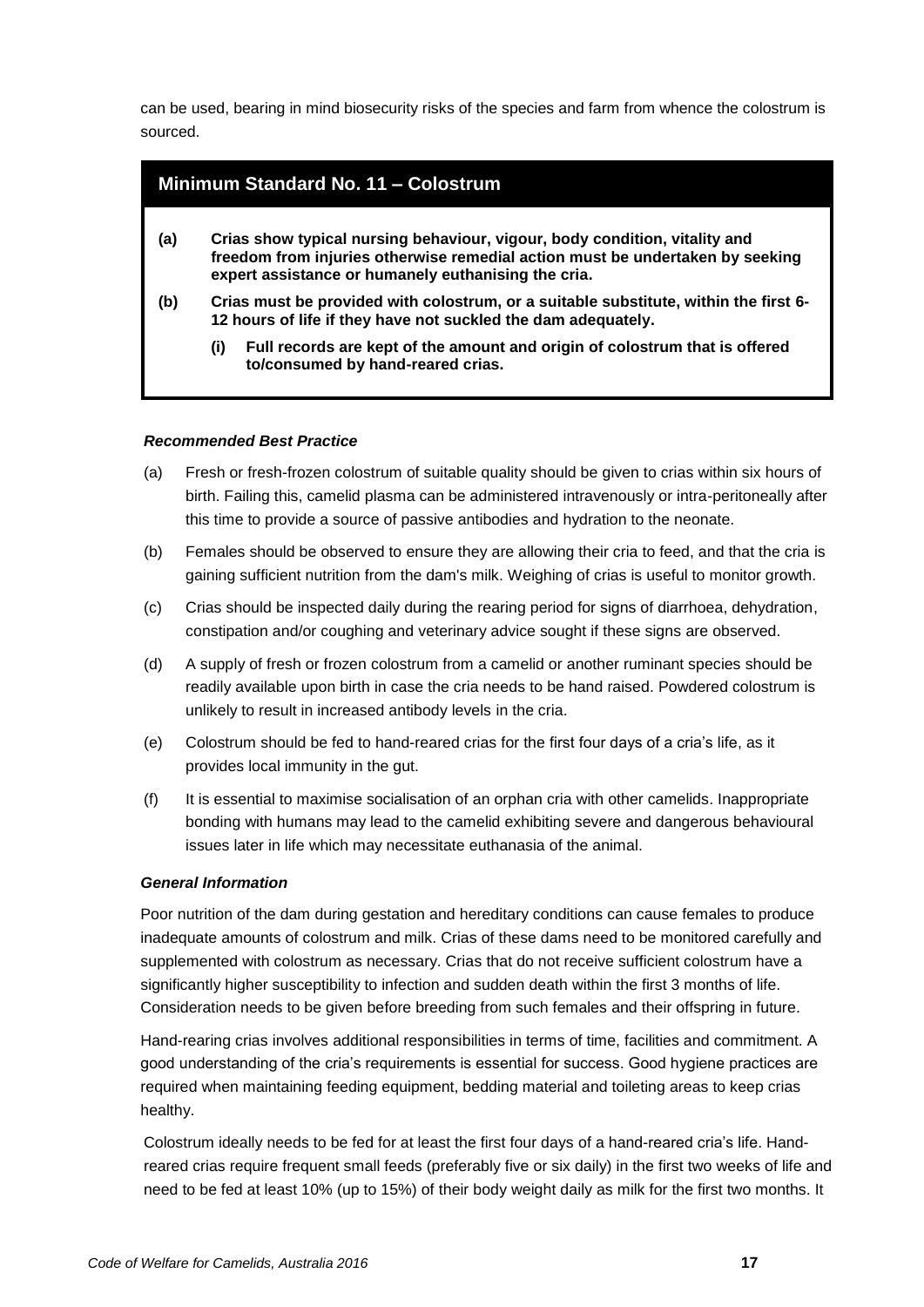does not matter what milk supplement is used (fresh camelid, full-cream cow, sheep or goat milk or high quality commercial milk powder replacer) as long as the *same* replacer is used throughout the rearing period to minimise gastric upsets.

Weighing young crias regularly is the best way to ensure they are receiving sufficient nutrition. Adequately fed alpaca crias should gain a minimum of 100 grams per day, and llama crias a minimum of 200 grams per day, for the first few weeks of life. As a rule of thumb, crias should double their birth weight in the first 45-55 days of life.

There are challenges in raising crias by hand and avoiding future behavioural problems in the mature camelid. Hand reared crias need to be reared, weaned and associated with other camelids at all times. Those crias lacking appropriate contact with others of their species may become overly dependent on humans and this may lead to unpredictable and possibly highly aggressive behaviour when reaching maturity. This is referred to as "berserk male syndrome" (although can also affect females), or "aberrant behaviour syndrome".

### <span id="page-21-0"></span>**6.5 Weaning**

Weaning is a highly stressful time for females and their crias. For management reasons, weaning should occur at least 3 months prior to the next birth date to ensure the dam is in adequate body condition and produces good quality colostrum for the next cria. Management of weaning requires particular care, handling and husbandry.

## <span id="page-21-1"></span>**Minimum Standard No. 12 – Weaning**

- **(a) Weaning must be managed in a way that minimises negative impacts on the health of the dam and cria and so both are healthy and vigorous after weaning.**
- **(b) Newly weaned crias must be provided with adequate feed, water and shelter.**
- **(c) Recently weaned cria must be monitored to check for signs of ill-thrift, injury or stress, and where appropriate remedial action taken.**

- (a) Crias should not be weaned until the first compartment of the stomach is sufficiently developed to enable crias to digest forages effectively, usually after 12-14 weeks of age.
- (b) Crias should be fed a high quality (protein and energy) creep ration prior to weaning so that (a) the dams show their crias how to eat supplementary feed ("imprinting") *and* (b) the crias are adapted to the feed on which they are to be weaned.
- (c) Weaning should be carried out in fine, settled weather if possible.
- (d) Extra care should be taken to manage the increased susceptibility to parasitism and disease that can occur in newly weaned animals as a result of the increased stress.
- (e) Crias should be weaned into an environment with which they are familiar but considered minimally contaminated with gastrointestinal worm larvae and coccidial oocysts. Crias should *never* be weaned back onto the paddock which they just grazed with their mothers as it will be highly contaminated with worm larvae.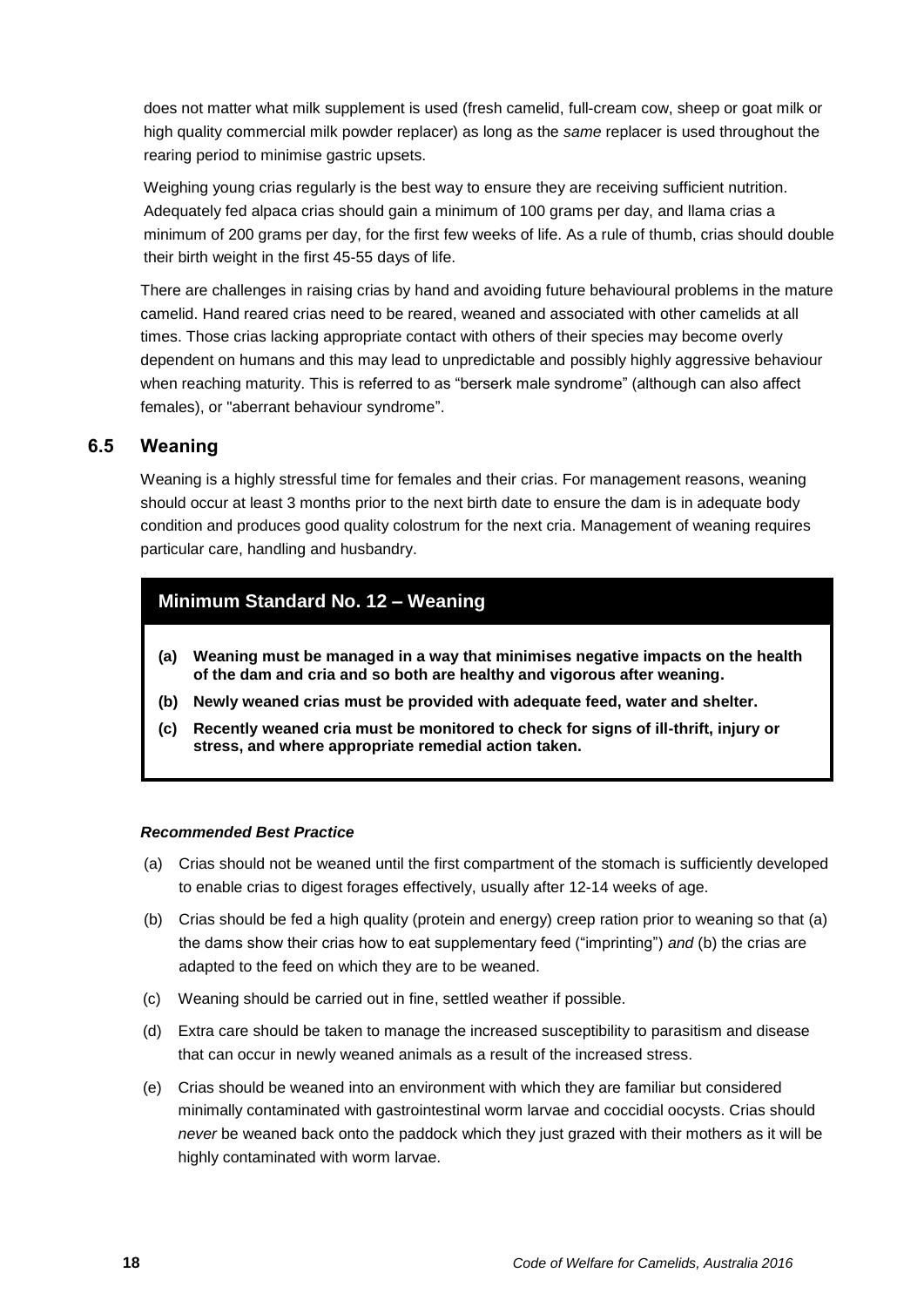(f) Collect faeces from all crias at weaning and perform individual faecal egg counts to identify those animals that require worm drenching, and identify those animals likely to shed higher worm egg numbers throughout life.

#### *General Information*

Feeding supplements to females and crias a few weeks before weaning teaches crias how to eat the supplement and accustoms the microbes in the stomach of the cria to the feed. Feeding the same supplements throughout and beyond the weaning process can be helpful in reducing the stress of separation and maintaining growth rates.

It is important that newly weaned animals are provided with high quality forages to support growth and compensate for the smaller volume of their stomach. Dietary nutrient content and forage quality can be gradually decreased over the next 12 months as the animal matures. The growth rate and body condition of the animal needs to be monitored throughout the post-weaning growth phase to ensure that the young are neither undernourished nor gaining too much condition.

Avoid co-grazing weaners with older camelids to maintain good control over nutrition and worms.

There is debate on the best and least stressful technique for weaning. Some farms move the dams and crias out of sight and sound of each other, while on other farms the two are separated but visible to one another. Fences need to be cria-proof and secure and, in some cases, double-fencing may be necessary to prevent crias from continuing to feed through the fence. Crias that are in danger of harming themselves due to their attempts to reunite with their dam need to be moved out of sight of the dam.

#### <span id="page-22-0"></span>**6.6 Shearing**

Shearing is an important part of camelid husbandry. Careful handling of the animals during this procedure is required, together with good management following shearing to prevent ill effects from exposure.

Alpacas and llamas, in general, do not naturally shed their fibre, and they should be cleanly shorn on an annual basis to prevent them from becoming over-fleeced with the associated health risks (such as heat stress, skin infection/inflammation, wool blindness and/or the development of dags). The removal of fleece from face and legs will minimise skin diseases.

#### <span id="page-22-1"></span>**Minimum Standard No. 13 – Shearing**

- **(a) Alpacas and llamas to be clean shorn with camelid-specific, well maintained equipment when fleece is longer than 12 cm in line with seasonal conditions.**
- **(b) Camelids to be provided with effective shelter or good natural cover and adequate feed, immediately after shearing. The critical period for cold stress is the first 6 weeks off shears.**
- **(c) In winter and in districts subject to cold or wet weather, camelids must be shorn in a way that ensures that they retain an insulating layer of fibre.**
- **(d) Shearers must be competent and so able to ensure that cuts and injuries are minimised. All severe shearing cuts or injuries must be treated immediately.**
- **(e) Shearing stress must be kept to a minimum by avoiding undue or prolonged yarding and/or travelling procedures.**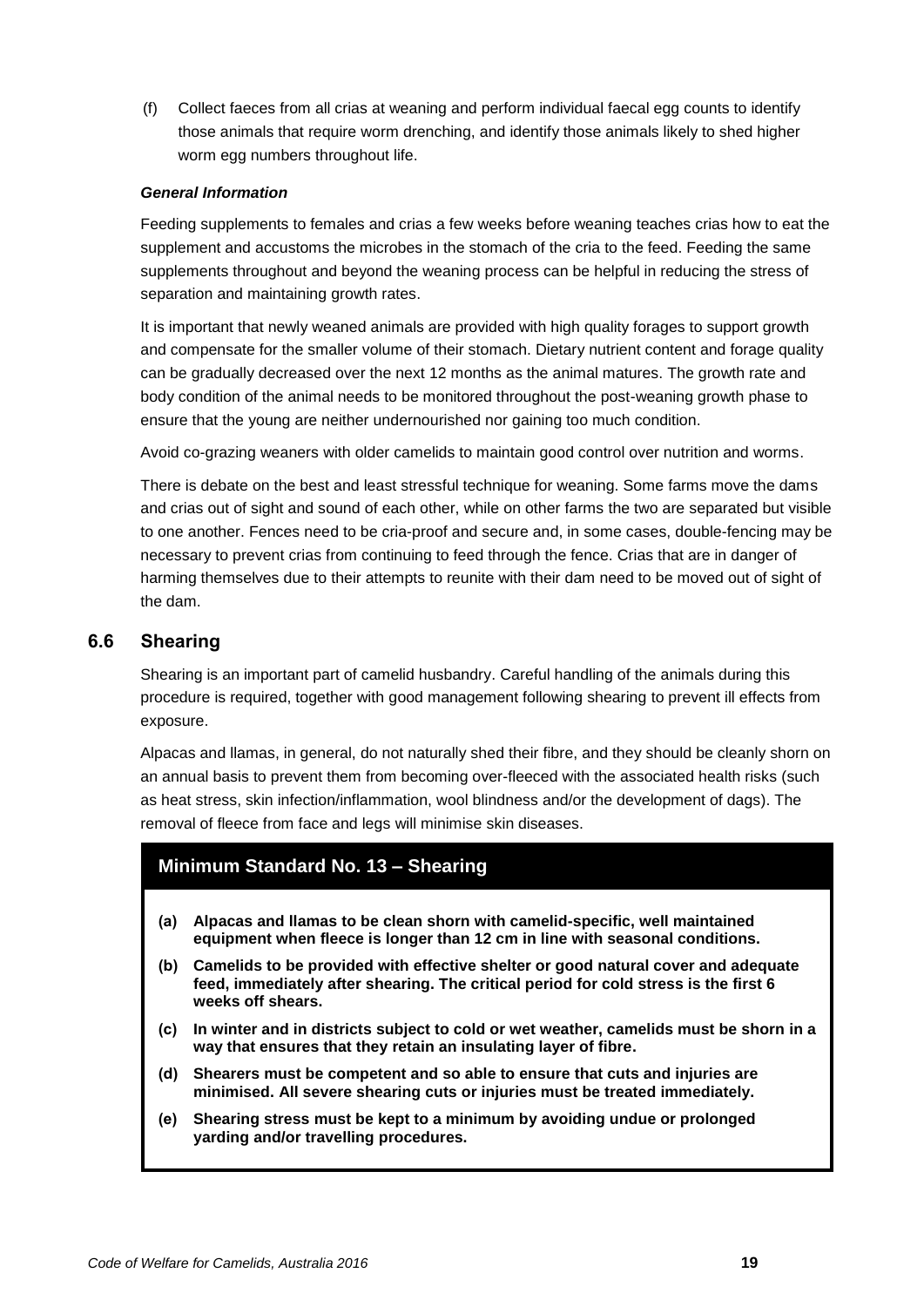#### *Recommended best practice*

- (a) Camelids should be clean shorn (including face and legs) annually to mitigate animal health and welfare concerns.
- (b) Camelids should not be shorn if the forecast is for cold wet weather, unless the animals are to be given additional feed after shearing and/or provided with suitable shelter for several weeks after shearing to minimise the risk of exposure.
- (c) Shearing should be carried out skilfully and carefully to prevent shearing cuts.
- (d) Freshly shorn animals should not be kept in dusty yards for longer than necessary as shearing cuts may be potential access sites for infection causing pathogens.

#### *General information*

While many llamas are shorn while standing, alpacas are normally shorn in a recumbent position with the legs secured by ropes. All equipment for restraining a camelid while shearing needs to be well designed and capable of releasing the animal quickly if necessary. In a typical shearing situation, one handler holds the restrained camelid's head, while the other shears the animal. Keeping the head slightly elevated above the body can reduce stress reactions during shearing. Care should be taken such that the animal cannot place itself in a position where it might regurgitate and then inhale the stomach contents.

Quick, efficient shearing by a trained team greatly reduces the amount of stress imposed on the animals. Shearing should be performed as rapidly as possible, whilst not compromising on the effectiveness and care or resulting in cuts and injuries. The experience of previous shearing will affect a camelid's reaction to subsequent encounters.

Animals shorn in summer may suffer from the effects of sunburn. The use of a snow comb to leave a protective layer of fleece can also provide protection from the sun. The snow comb can also be used during the colder months to ensure that camelids retain a protective and insulating layer of fleece.

### <span id="page-23-0"></span>**6.7 Animal Identification**

Individual animal identification underpins good camelid-keeping practices and allows traceability, production recording and selection.

When microchipping or tagging camelids, it is important that stress and discomfort are minimised by the use of appropriate restraint, the selection and maintenance of instruments, attention to hygiene and the after-care of animals.

## <span id="page-23-1"></span>**Minimum Standard No. 14 – Animal Identification**

- **(a) Ear tagging is the preferred method of identifying camelids.**
- **(b) All identification procedures must be applied to dry camelids by a competent operator.**
- **(c) Hot or freeze branding must not to be used in camelids.**

#### *Recommended Best Practice*

(a) Manufacturers' instructions for applying microchips and tags should be followed.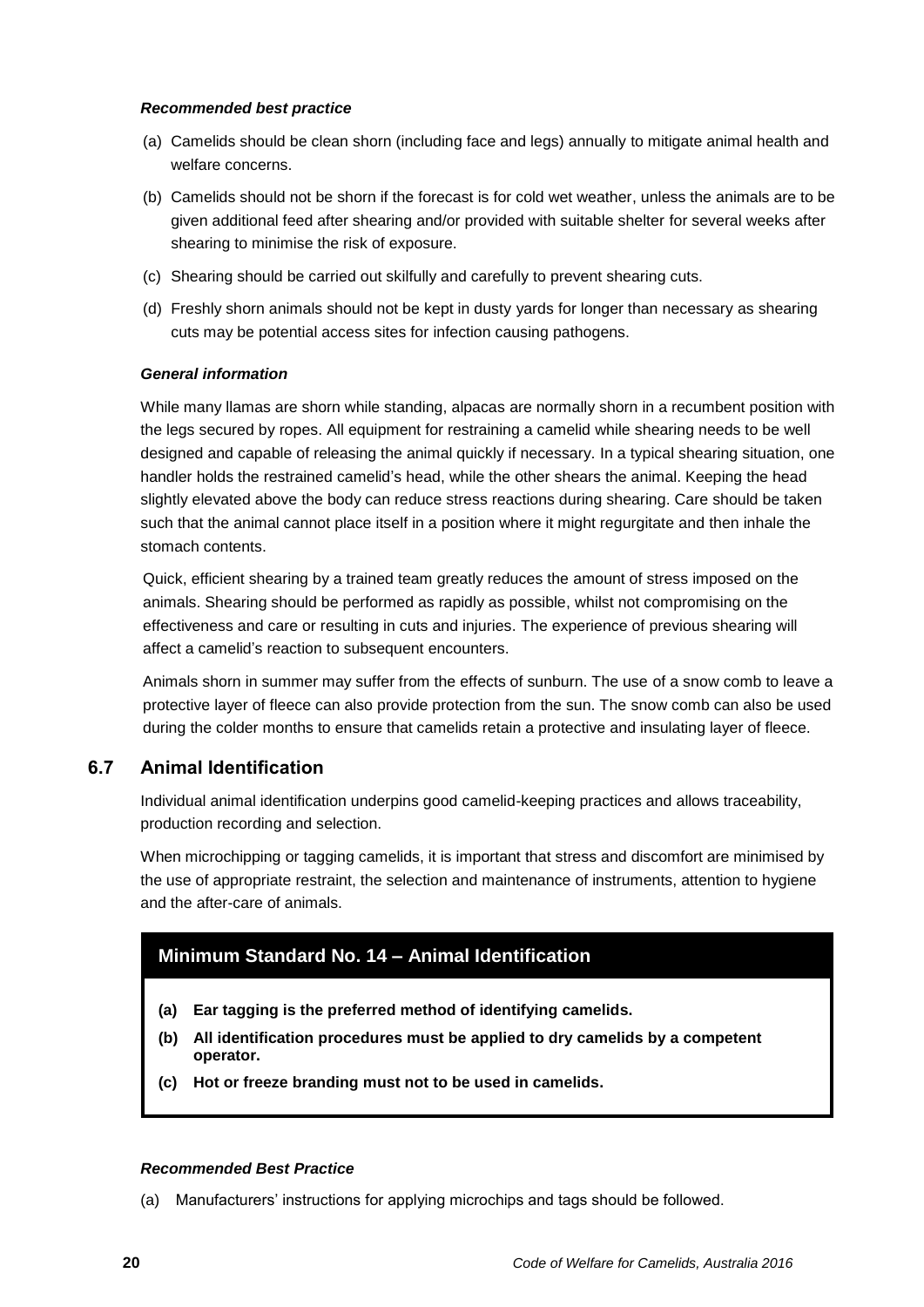- (b) When ear tagging, care should be taken to avoid cartilage ridges and major blood vessels.
- (c) When ear tagging is being undertaken, camelids should be restrained to avoid soft tissue damage.
- (d) The quantity or size of ear tags should not damage the ear structure, or cause the animal undue discomfort.

#### <span id="page-24-0"></span>**6.8 Pre-transport Selection**

Transport should be in accordance with the Australian Animal Welfare Standards for the Land Transport of Livestock as outlined in the national guide to the selection of animals fit to transport, "*Is it fit to load?*" (revised edition 2012; Appendix IV). Good stockmanship skills and patience are essential when yarding, selecting and loading camelids for transport. Correct design of yards, loading ramps and other associated equipment is necessary to facilitate loading and unloading with minimum distress and risk of bruising and/or other injuries.

Newly weaned crias are often sold and relocated. Preparation for transport is an important part of the weaning process.

## <span id="page-24-1"></span>**Minimum Standard No. 15 – Pre-transport Selection (a) Camelids must be transported in compliance with the Australian Animal Welfare Standards for the Land Transport of Livestock (Appendix IV). The person in charge must examine the selected camelids prior to transport to ensure all are fit and healthy for transportation. (b) Camelids must be able to stand and bear weight evenly on all four limbs and be fit enough to withstand the journey without suffering unreasonable or unnecessary pain or distress. (c) Camelids that are likely to give birth during travel must not be selected for transport.\* (d) Camelids that are severely emaciated or visibly dehydrated, suffering from severe visible distress or injury or blind in both eyes must not be transported.\* \* May only be transported under direct veterinary advice.**

- (a) Stock handlers should seek veterinary advice before transporting an animal in a condition that may deteriorate during transport, and result in welfare compromise to the animal.
- (b) Camelids should be held off green feed for a minimum of four hours before transport, but for no more than 12 hours. Clean water should be available from a familiar source.
- (c) Pregnant camelids should not be transported after 320 days of gestation (the normal gestation length of a camelid is on average, 340-350 days).
- (d) Camelids generally travel in the kush position (sternal recumbency) and vehicles should have solid flooring, and on long journeys cushioning should be provided in the form of rubber matting, carpet, straw, or similar.
- (e) Females with cria less than 10 days old should not be transported.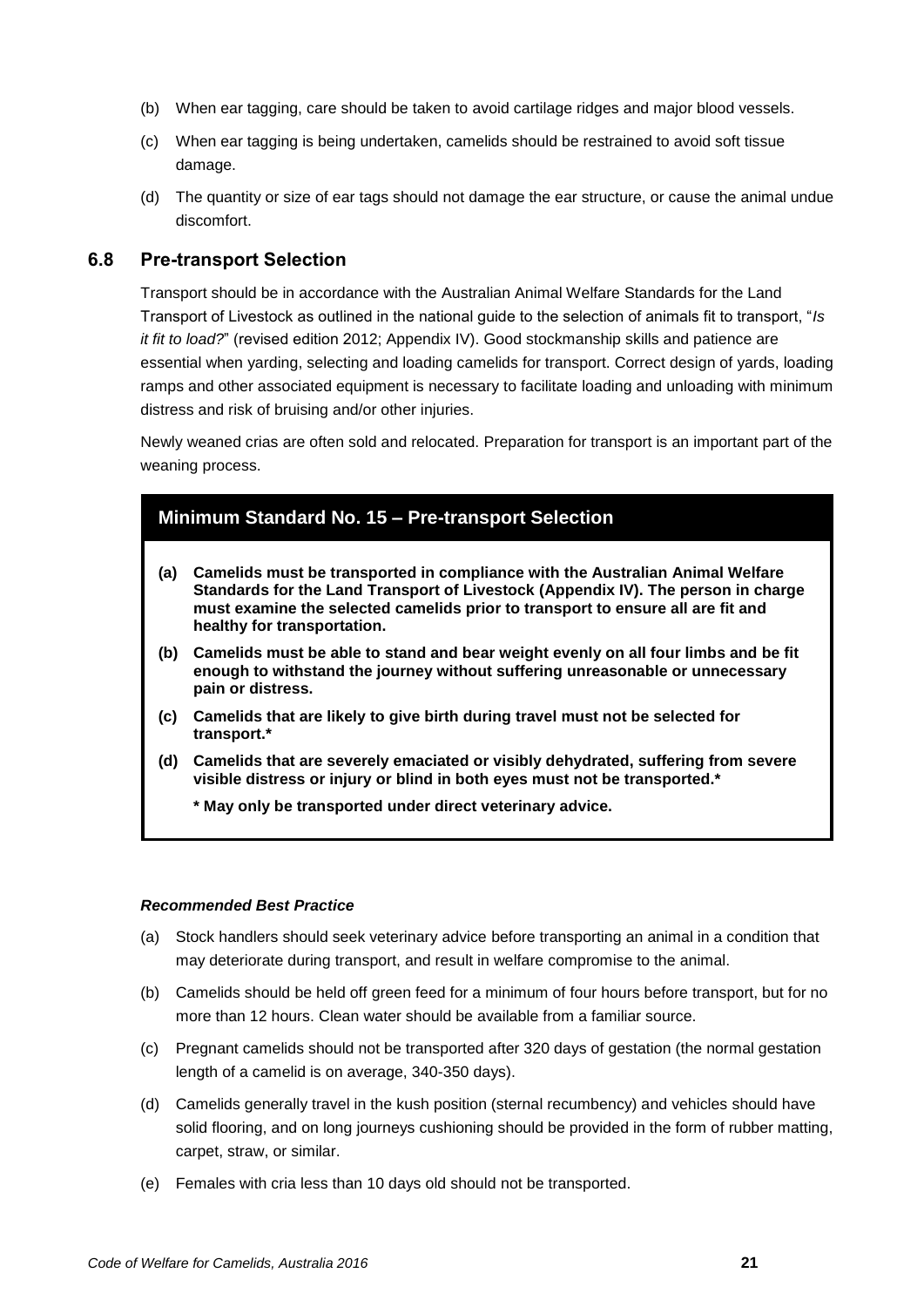## <span id="page-25-0"></span>**7. Behaviour**

### *Introduction*

Camelids are highly social and hierarchical animals that seek comfort in herd situations. They have a strong need for the companionship of another camelid, either in the same paddock or within sight in an adjacent paddock. When run as a herd guard, a camelid may be kept with another compatible companion animal (e.g. sheep, goats). Camelids have a natural flight response and specific behavioural needs relating to dust bathing, kushing, giving birth, and social space. Newly weaned camelids are vulnerable to separation stress.

Care needs to be taken however, when mixing unfamiliar camelids as this can result in fighting and injury unless preventative measures are put in place. This is particularly important for breeding males and care needs to be taken when mixing two or more male camelids. A large paddock can be used to minimise confrontation and, where possible, paddocks with broken contours and natural cover will help to reduce stress.

## <span id="page-25-1"></span>**Minimum Standard No. 16 – Behaviour**

- **(a) Camelids are herd animals and must always live with a companion animal. They may be run as a sole camelid if grazed with other domestic livestock.**
- **(b) Crias (including hand-reared) must be raised in the company of other camelids.**
- **(c) Where camelids are mixed into new or altered groups, they must be managed to minimise the effects of aggression by provision of adequate space.**
- **(d) Entire male camelids must not be run with ewes, does or sows.**

#### *Recommended Best Practice*

- (a) Camelids should be kept with other camelids unless being used as herd guard.
- (b) Camelids gain confidence and security from larger groups, so while two is the minimum, camelids should be kept in larger group sizes to improve animal welfare.
- (c) When a new camelid is added to an existing herd, or when two or more groups of camelids are joined into a single herd, they should be observed on mixing, and then daily until settled, for signs of injury or continued aggression.
- (d) Areas should be provided to enable camelids to express their natural dust bathing behaviour.

#### *General information*

Camelids are herd animals, so in the event that a camelid is left alone upon the death of a companion, then the onus is on the owner to ensure the remaining animal's continuing welfare, either by obtaining a new companion camelid or by rehoming their animal with other camelids. If this cannot be arranged immediately and, in the interim, it has been necessary to provide a camelid with other animals for companionship (e.g. sheep, goats), then the camelid needs to be observed frequently to ensure it is not under undue stress, nor that it is fighting with or fleeing from its non-camelid paddock companion(s).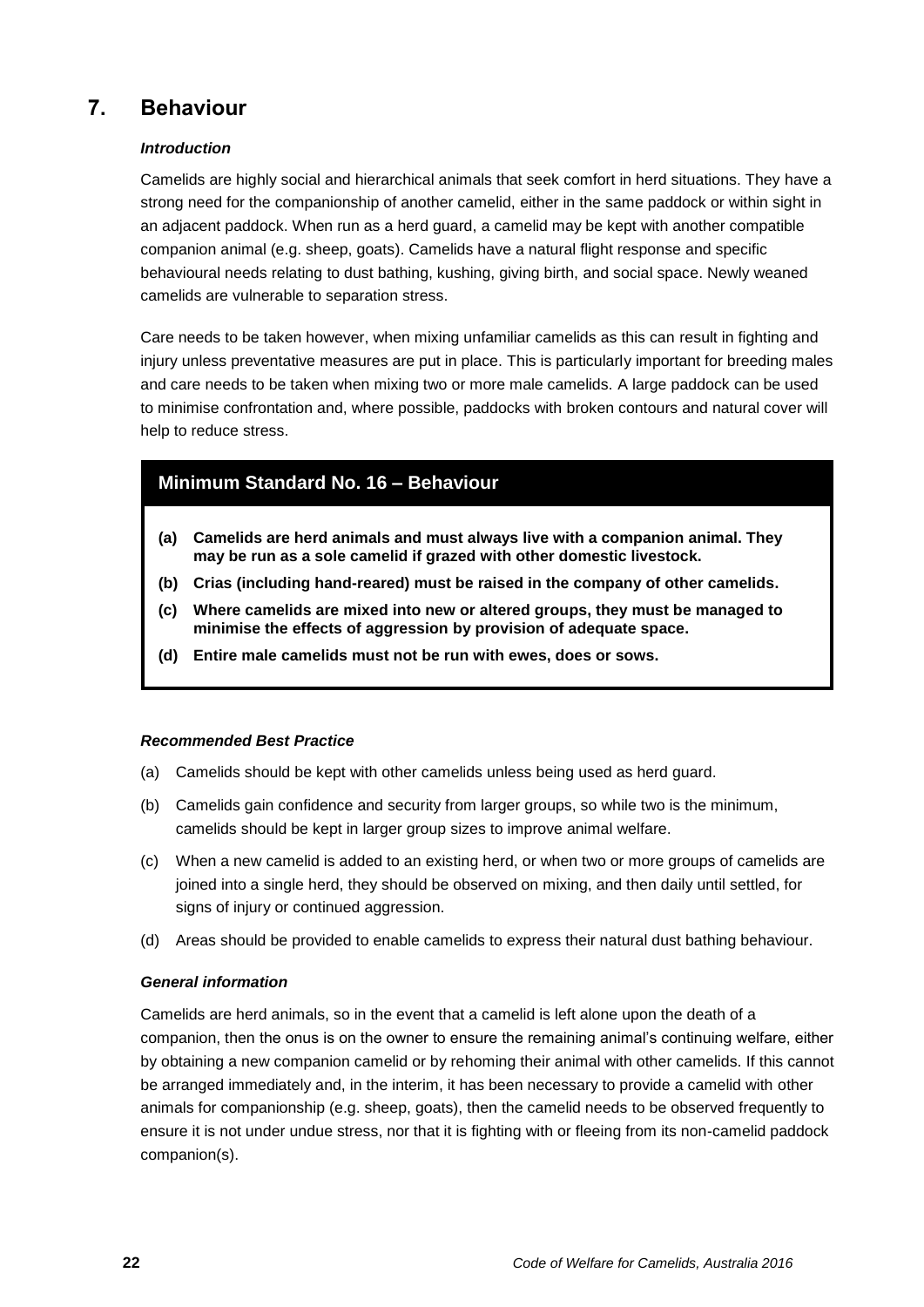When new animals are introduced to a mob, potential aggression and bullying by more dominant camelids seeking to establish a "pecking order" can cause injuries or stress to subordinate individuals. Signs of aggression or stress include continual harassment of subordinates, fighting, vocalization (including humming), excessive fence pacing or isolation and injuries can be seen as wounds or hair loss.

It can often be easier to integrate new camelids into larger (in comparison to smaller) herds, which are housed in larger areas as the size of the herd and the additional availability of space makes it easier for a new animal to avoid potential bullies. Camelids that are subjected to persistent bullying need to be removed from the herd, checked for illness and injury, and placed with another group where bullying is not a problem. Where predisposing factors in the onset of bullying have been identified, they need to be taken into account when mixing with subsequent herds.

When mixing camelids, consideration needs to be given to differences in species, gender, bloodlines, age, body size, physiological status, temperament and the environment in which the group is kept. The ideal grouping of camelids is one that balances both management (pasture use, worm control) and animal behaviour requirements.

It is possible to run large groups of male camelids together without incident. This situation mimics the "bachelor herds" that form naturally in the wild. Care needs to be taken during the breeding season, as engaging in matings or observing other males mating may result in an increase in aggressive behaviour.

Castrated male camelids may sometimes display behaviour associated with entire males (such as aggression to other males) and, in this case, they need to be treated as entire male camelids and may not be suitable to keep with female camelids. Castrated males can be observed to determine whether their behaviour is suitable for inclusion within a female herd.

Camelids in controlled grazing systems adjust quickly and positively to a consistent routine, whether it be movement time or supplementary feeding, which normally leads to more settled behaviour, better growth and maintenance of body condition. Lack of, or disrupted routine may aggravate bullying and disrupt herd structure, and hence affect camelid welfare.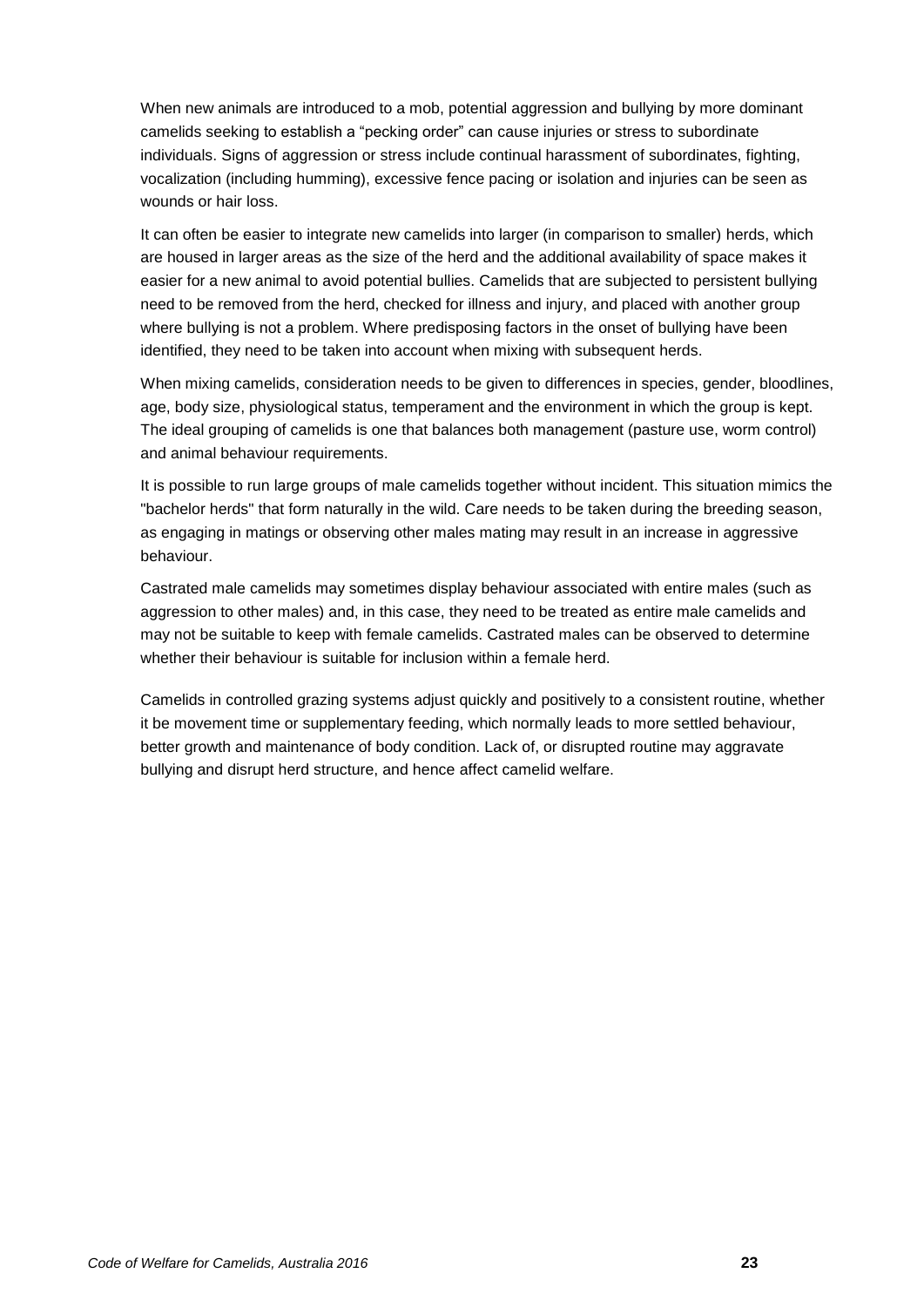## <span id="page-27-0"></span>**8. Animal Health, Disease and Injury Control**

### <span id="page-27-1"></span>**8.1 Health**

To ensure the welfare of camelids, it is necessary for camelid owners, stock handlers and persons in charge to be familiar with the normal behaviour of camelids, and to recognise the indicators of good health, as well as ill-health and the common diseases of camelids. Early recognition of ill-health will enable expert assistance to be sought and treatment provided.

Routine checks and preventative care are important to reduce the risk of parasite burden, vitamin deficiency, disease and injury. Regular attention also needs to be given to a camelid's toenails to prevent lameness.

Camelids are very stoic animals and often mask signs of distress or ill-health. It is therefore possible for a very sick camelid to conceal its condition to a large degree and the indication of problems can be very subtle. Veterinary attention should be sought sooner rather than later. Veterinary care should include fluid therapy in conjunction with treatment associated with findings during clinical examination.

<span id="page-27-2"></span>

| Minimum Standard No. 17 - Health |                                                                                                                                                               |  |  |
|----------------------------------|---------------------------------------------------------------------------------------------------------------------------------------------------------------|--|--|
| (a)                              | A written health management plan is developed and implemented in accordance<br>with veterinary advice and drug/chemical/vaccine manufacturers' instructions:  |  |  |
|                                  | (i)<br>Feedstuffs fed to camelids are safe and digestible;                                                                                                    |  |  |
|                                  | (iii)<br>Vaccination schedule implemented depending on regional disease status:<br>Clostridial diseases, leptospirosis, cheesy gland;                         |  |  |
|                                  | Internal and external parasite control including regular faecal egg counting,<br>(iii)<br>pasture rotation, strategic drenching with effective parsiticides;  |  |  |
|                                  | (iv) Sufficient vitamin D supplementation to ensure health and welfare;                                                                                       |  |  |
|                                  | Spore counting in pastures susceptible to sporidesmin (facial eczema);<br>(v)                                                                                 |  |  |
|                                  | (vi) Toenails maintained so as to not cause lameness or other injury to the feet;                                                                             |  |  |
|                                  | (vii) Quarantine and monitoring of newly introduced livestock.                                                                                                |  |  |
| (b)                              | Those responsible for the welfare of camelids must be competent at recognising<br>the signs of ill-health or injury, and take remedial action as appropriate. |  |  |
|                                  | (i)<br>A recumbent camelid must receive immediate attention. Ambulatory animals<br>must be confined in a catch-pen to allow close examination and treatment.  |  |  |
| (c)                              | Wool and meat withholding periods must be observed in camelids treated with<br>prescription drugs, anthelmintics, insectacides etc. in Australia.             |  |  |
| (d)                              | Expert assistance must be sought if signs of discomfort, distress or disease are<br>apparent during daily inspections of the animals.                         |  |  |
|                                  |                                                                                                                                                               |  |  |

#### *Recommended Best Practice*

(a) A veterinarian or someone competent in camelid husbandry should be consulted for advice on establishing a preventative health care programme covering disease, injury and parasite control.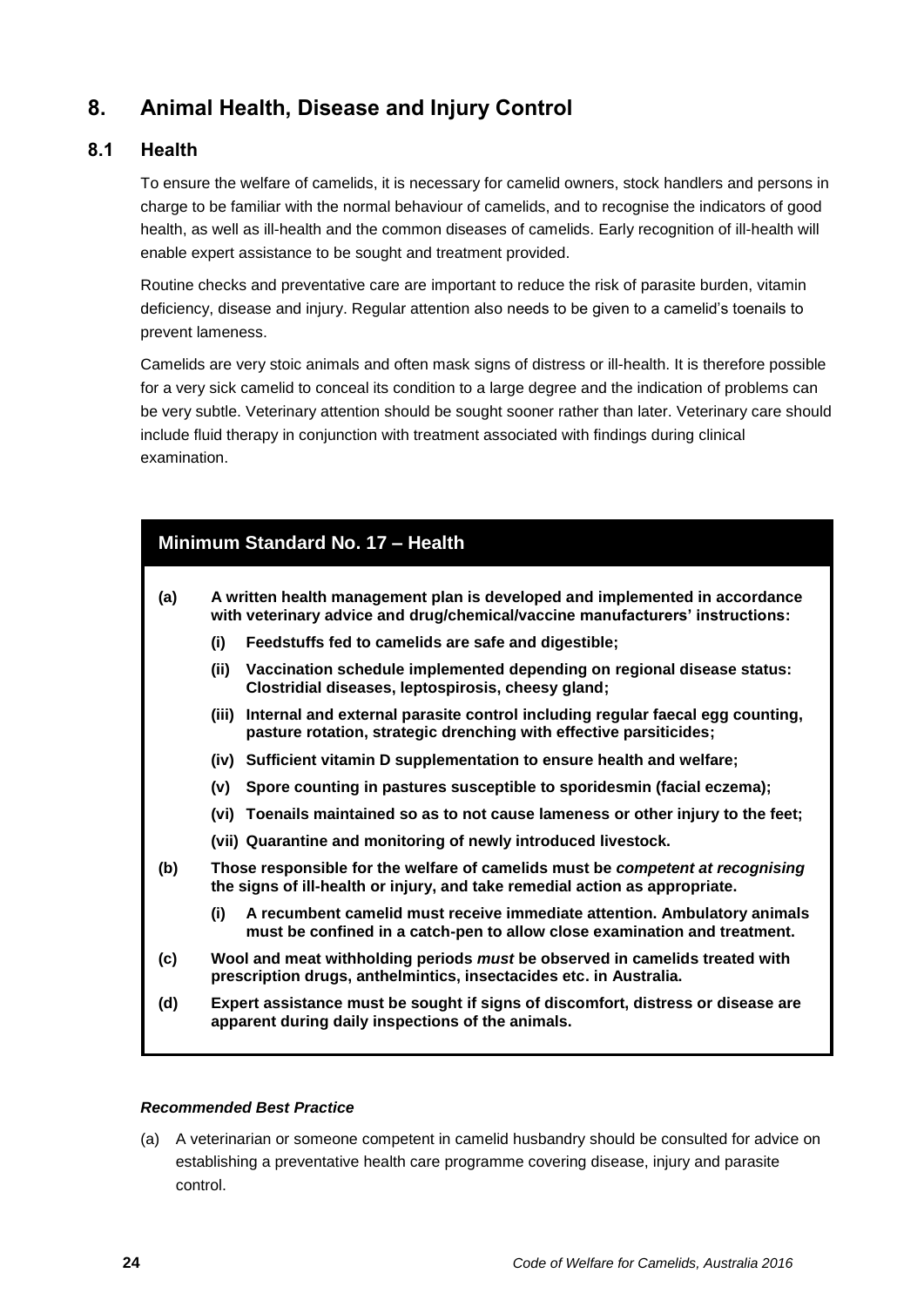- (b) Records detailing routine health management should be kept (e.g. parasite control, vaccinations, including date of treatment and withholding period).
- (c) Medication should only be used in accordance with registration conditions, manufacturers' instructions or professional advice.
	- i. Medications carrying a warning of "*Do not use in food producing species of animals*" are not registered for use in food producing animals and *must not* be used in camelids in Australia (e.g. chloramphenicol, enrofloxacin and all other fluoroquinolones, phenylbutazone).
	- ii. Where there is a restraint notice on the label such as "*Do not use in animals that may be used for human consumption*" (e.g. gentamycin, metronidazole), those using the drugs should be aware that alpacas are being slaughtered for human consumption in Australia and treated animals *must be kept out of the food chain for life*.
- (d) During and after treatment, sick or injured camelids should not be kept alone unless absolutely necessary.
- (e) As often as practicable, post-mortems should be carried out to assist in monitoring the health of the herd and modifying husbandry practices.
- (f) Records detailing deaths, sickness in animals, nature of illness, treatments given, withholding periods if any, and responses to treatment should be kept to assist with any disease investigations.
- (g) When persistent scouring occurs, especially in conjunction with a rapid loss of weight or body condition, a veterinarian should be consulted to determine the cause and appropriate treatment for the problem.
- (h) Efforts should be made to provide pastures low in toxic endophytes for camelids that are susceptible to ryegrass or other grass staggers.
- (i) Camelids observed to be displaying symptoms of ryegrass or other grass staggers should be removed from the affected paddock until they recover.
- (j) A management plan should be implemented in regions where facial eczema is a hazard, to reduce the risk of this disease.

#### *General Information*

Poor growth performance, signs of bullying, bare skin patches, and ill-thrift are all indicative of welfare issues that require remedial action.

Behavioural attributes can give a prior indication of ill-health. Isolation of camelids within a herd is not a common behaviour, except occasionally at birthing, and any isolated camelid needs to be examined to check for any health problems.

In some areas of Australia (particularly coastal NSW and Queensland), ticks are a welfare problem and should be controlled by grazing management and appropriate treatment of camelids.

Camelids are vulnerable to vitamin D3 deficiency (rickets). This is especially true of dark-coloured or heavily fleeced animals. If intake of vitamin D pre-cursors is inadequate, supplementation of this vitamin is important, especially for young and growing animals and in conditions when less sunlight is available (i.e. during winter).

Newly weaned animals are very susceptible to infestation by internal parasites and need to be weaned onto pastures with low parasite burdens. All camelids need to be monitored, through faecal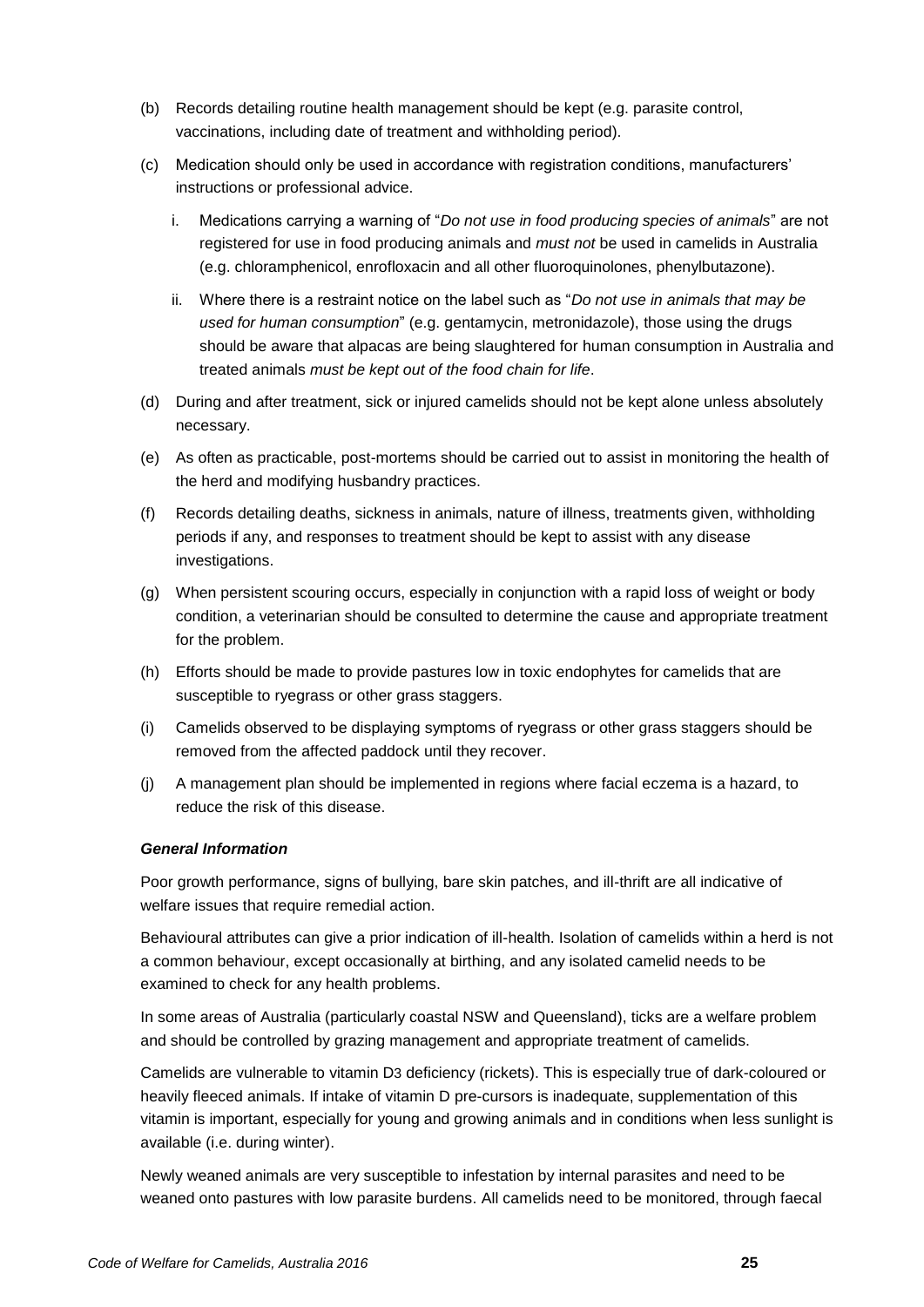egg counting, to ensure that they are given prompt treatment to reduce parasite load when necessary, in conjunction with sound parasite manangement practices.

When camelids are being moved from a paddock as a result of ryegrass or other grass staggers, they need to be moved slowly and carefully while keeping stress to a minimum, as stress can exacerbate the effects of the staggers. A companion animal can be moved with the affected animal to provide company and reduce stress. There is considerable variability among individual camelids in their sensitivity to toxic endophyte.

All camelids are vulnerable to the toxic effects of facial eczema. Spore counts that are only considered low to moderate for sheep and cattle can be fatal to camelids. Where a health plan is implemented this should include regular pasture spore counting to monitor risk and spraying paddocks with anti-fungal agents before peak spore-development time.

## <span id="page-29-0"></span>**8.2 Elective Husbandry Procedures**

Farming camelids involves a number of husbandry procedures including castration, dentistry and some artificial reproduction techniques which have been identified as causing pain and distress.

Blunting or removal of fighting teeth reduces the risk of injury due to aggression among camelids. Castration is performed in camelids to reduce undesirable behaviour such as aggression and mounting behaviour and make male camelids easier to handle. While in other animals castration is performed when the animal is as young as possible, in camelids, while the pain and distress in performing this procedure needs to be minimised, the animal needs to be allowed to mature sufficiently prior to castration to optimise development of the musculoskeletal system. In general, llamas are slower to reach developmental maturity than are alpacas.

Minimising the stress, pain or discomfort of painful husbandry procedures requires attention to the suitability of the area in which the operation is performed, the catching facilities, the type and amount of restraint, appropriate use of pain relief, the selection and maintenance of appropriate instruments, good hygiene, the subsequent care of the animals and the skill of the stock handlers carrying out the procedures.

### <span id="page-29-1"></span>**Minimum Standard No. 18 – Elective Husbandry Procedures**

- **(a) Incisor teeth (I1-3)** *must not* **be ground down.**
- **(b) Fighting (caniniform) teeth must be filed down avoiding pulp tissue; or removed under anaesthesia. Cutting teeth with blade instruments should not be performed as it risks tooth/root fracture.**
- **(c) Elective procedures must only be carried out where they are justifiable to prevent undesirable consequences that could subsequently result in animal suffering.**
- **(d) The musculoskeletal system of camelids must be sufficiently developed prior to castration to optimise health and welfare.**
- **(e) Castration is performed in a hygienic and competent manner with the use of pain relief in all cases; by a veterinarian in certain jurisdictions according to legislation. Elastrator® or other rubber rings must** *never* **be used to castrate camelids as their scrotal anatomy is unsuitable.**
- **(f) Cryptorchid males must have both testes removed during the same procedure to ensure hemicastrated males are not created.**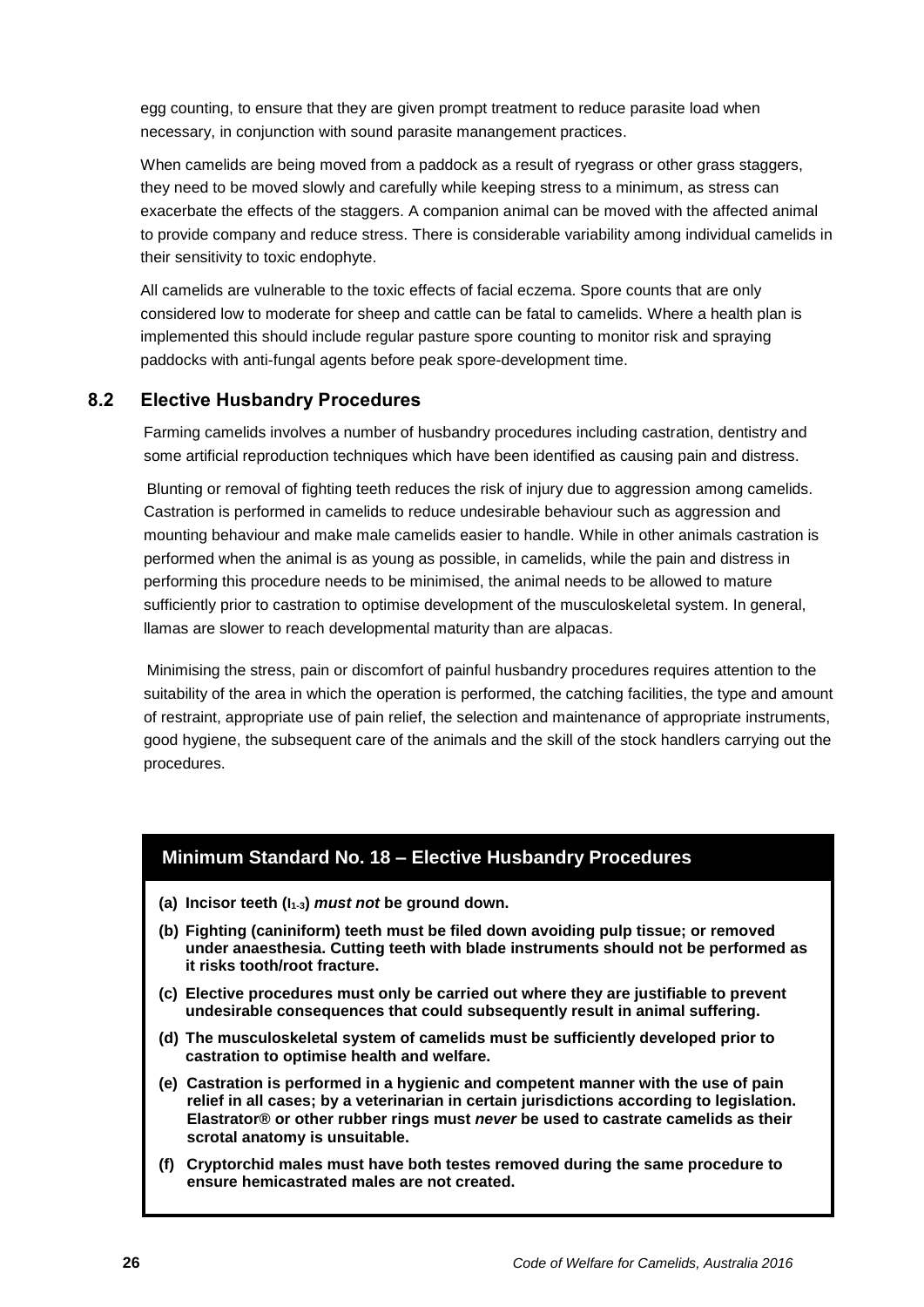#### *Recommended Best Practices*

- (a) Castration and removal of fighting teeth in camelids should be performed by a veterinarian using pain relief.
- (b) Blunting of fighting teeth should be performed under the supervision of a veterinarian using pain relief if indicated. If a camelid is likely to become distressed during blunting of the fighting teeth, sedation should be used.

#### *General Information*

Ensure the musculoskeletal system is sufficiently developed in males before castration. Castration of prepubertal camelids may lead to a delay in the closure of long-bone physes secondary to cessation of testosterone production and predisoposing to a straight-legged stature in the hind limbs. This may result in unilateral or bilateral patellar luxation (kneecap/s moving out of place) and early-onset degenerative osteoarthritis of the stifle joints in the adult animal, resulting in lameness and pain.

Male and castrated camelids grow "fighting teeth" which can be used to inflict severe injury to other camelids. Pre-emptive removal or blunting of fighting teeth, where practical, can significantly reduce the risk of injury. When blunting the fighting teeth, care needs to be taken to ensure that the cut of the tooth is made parallel to the gum line so that the cut does not involve touching the gums.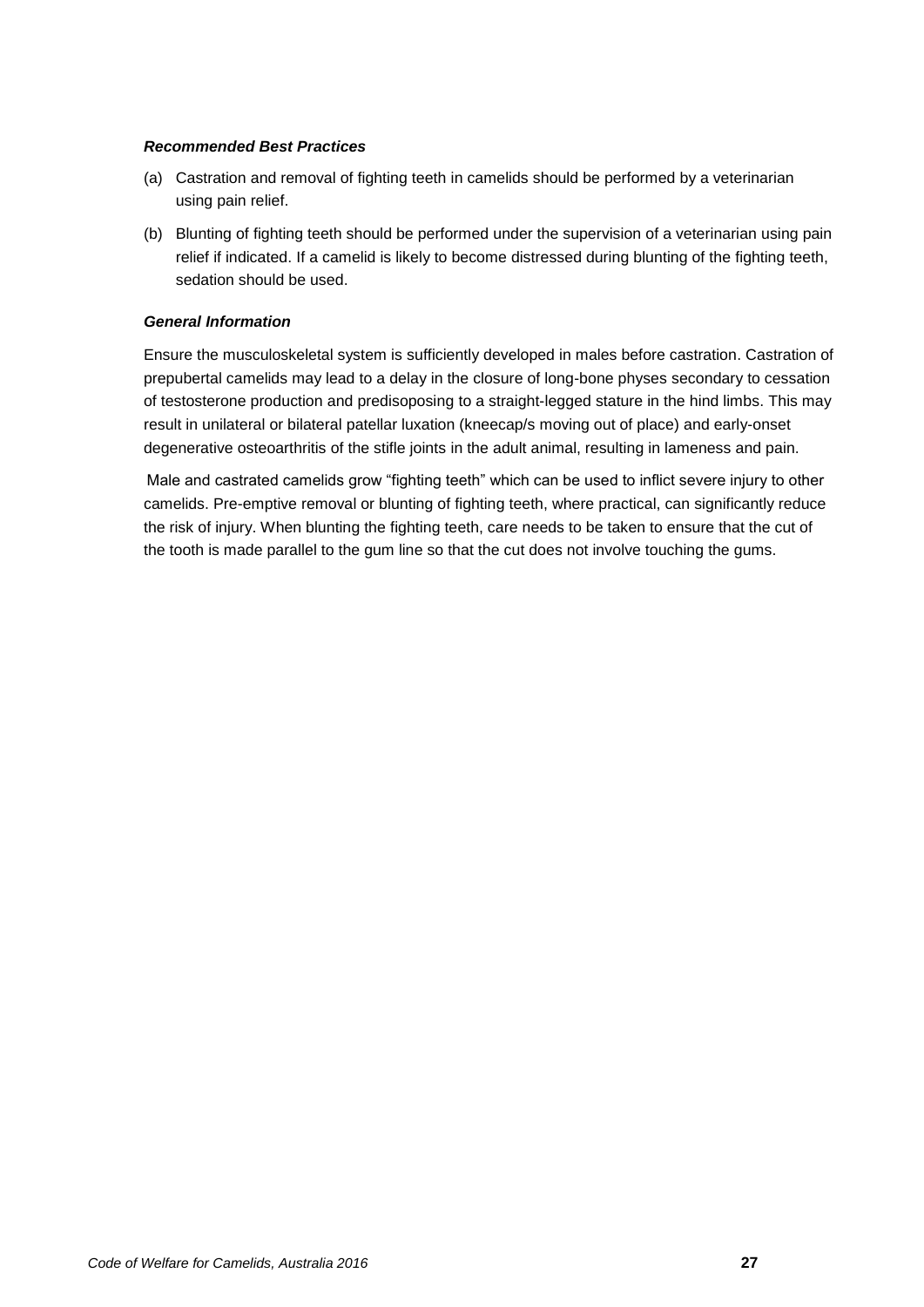## <span id="page-31-0"></span>**9. Humane Killing**

The humane killing of a camelid may be required because of injury or disease. The overriding consideration during euthanasia is to prevent the animal from suffering further pain or distress. Any euthanasia procedure must be humane. Humane killing depends on rapidly inducing unconcsciousness and failure of brain function.

## <span id="page-31-1"></span>**Minimum Standard No. 19 – Humane Killing**

- **(a) Persons performing the killing of livestock** *must* **be appropriately trained to do so.**
- **(b) Camelids to be killed must be handled, restrained, and killed in a manner that minimises unnecessary pain and distress prior to death.**
- **(c) The killing method must result in rapid loss of consciousness followed by death while unconscious.**
- **(d) The spinal cord must not be severed or broken in any camelid until death has occurred.**
- **(e) Death must be confirmed using the 5-finger-head-check.**
- **(f) Camelids older than 24 hours of age are killed by a shot to the brain from a firearm or use of a penetrating captive bolt. [Lethal injection may only be performed by a veterinarian; safe carcass disposal** *must* **be undertaken in this circumstance.]**
- **(g) Camelids less than 24 hours of age may be killed by a sharp blow to the centre of the forehead only when there is no firearm, captive bolt or lethal injection reasonably available.**

#### *Recommended Best Practice*

- (a) Devices for killing should be in good condition (e.g. captive bolt kept clean and functional; activators kept cool and dry), and appropriate for the animal (firearm of the appropriate calibre; activator of appropriate strength).
- (b) Persons undertaking the humane slaughter of livestock should be trained and competent.

#### *General Information*

Whenever a firearm is used, the operator must be licensed and competent to use the gun. The storage and use of a captive bolt varies from state to state. Operators must ensure the safety of themselves and nearby people and animals. Handlers who are inexperienced with the procedure should consult a veterinarian.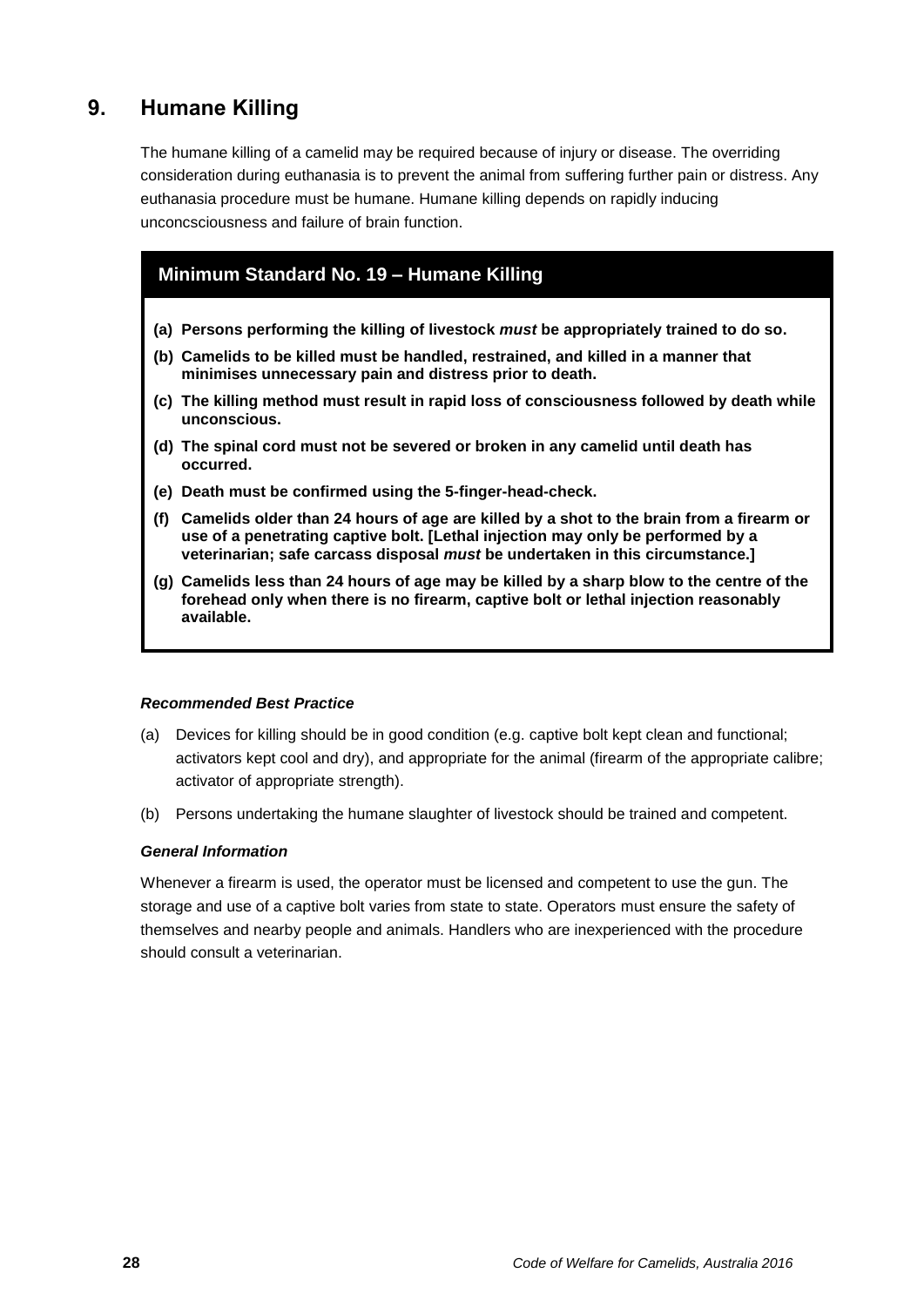The correct position of delivery of the captive-bolt or firearm shot is critical for the humane and effective slaughter of animals. In camelids, the optimum position when using a captive bolt is a poll shot rather than a frontal shot. Aim in the midline, through an imaginary line drawn between the horizontal ear canals to ensure the brainstem is disrupted when the bolt is fired (see diagram below).



### **Figure: Line of aim using penetrating captive bolt is in the midline, through an imaginary line drawn between the horizontal ear canals to ensure the brainstem is disrupted.**

If the pupils are not fixed and dilated immediately after delivering the first shot, a second shot should be delivered through a separate hole to ensure the brainstem is disrupted. If the second shot fails to elicit fixed and dilated pupils, the animal should be pithed through one of the bolt/bullet entry holes in the skull so that the brainstem is macerated.

A five-finger head check, ideally wearing gloves, must be performed to confirm death 5 minutes after use of captive bolt or firearm to ensure the animal is dead and not just stunned and regaining consciousness. The following list should be read aloud to assist confirmation:

- 1. Little finger confirms there is no blink reflex
- 2. Ring finger points to dilated pupils
- 3. Middle finger confirms no jaw tone
- 4. Index finger confirms no tongue tone
- 5. Thumb confirms no air coming out of nostrils and no chest movement through breathing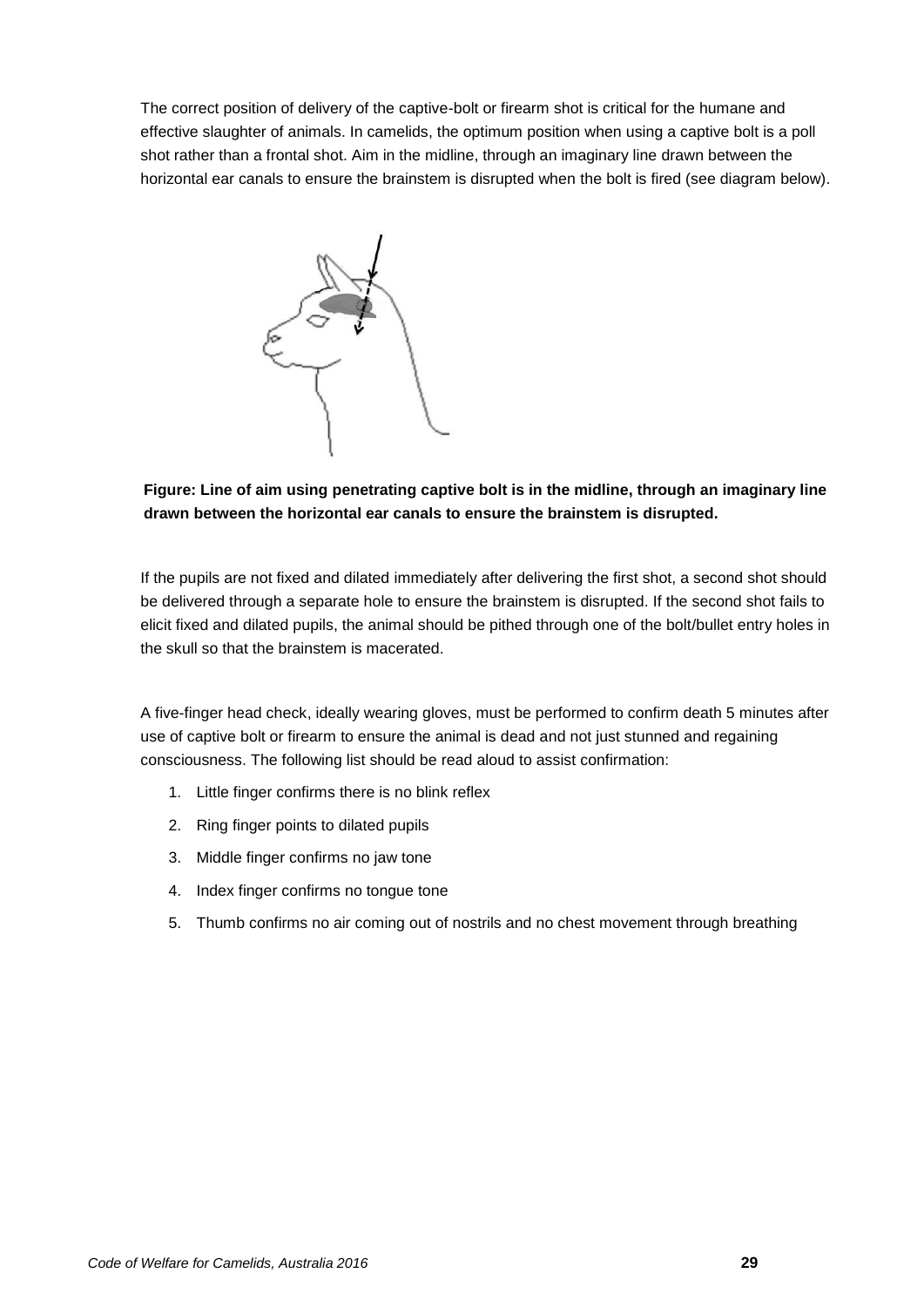## <span id="page-33-0"></span>**10. Quality Assurance**

In general, the elements of a quality assurance system should provide for the minimum standards and the recommendations for best practice in this welfare code.

- (a) To ensure that standards of animal welfare and husbandry are maintained, each farm should implement a quality assurance programme and Q-Alpaca may form the basis of the program.
- (b) The quality assurance programme should incorporate continual review of existing systems, procedures and training schedules that could enhance the welfare of camelids.
- (c) The quality assurance programme should enable all incidents resulting in significant sickness, injury or death of animals to be investigated and documented.
- (d) Quality assurance programmes should identify the responsibilities of staff in the event of an emergency.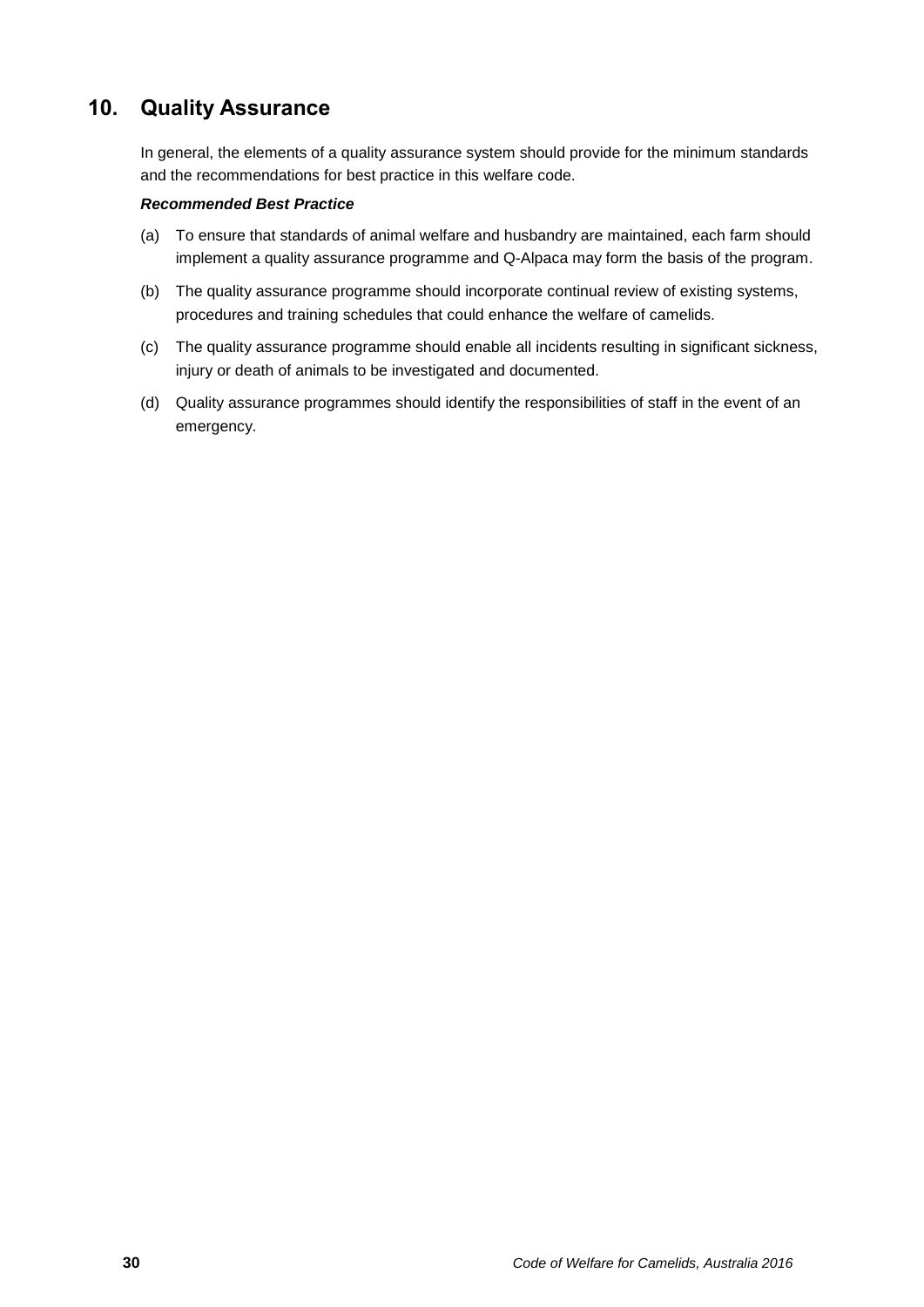## <span id="page-34-0"></span>**Appendix I: Condition Scoring of Camelids**

This chart can be used broadly for all species of farmed camelids in Australia.

Body condition scoring (BCS) is based on palpation of the thoraco-lumbar spine and ribs of live animals. Avoid palpating the pelvis as it always feels thin. The simple scoring system varies from Score 1 (emaciated) to 5 (obese).

Visual assessment of the body condition of live camelids is difficult, particularly when fibre is long. A long coat can disguise the actual appearance of the spine and ribs, while a short coat can make an animal's appearance more irregular and highlight these areas. The only reliable method of assessing live animal body condition is by palpation of the spine and ribs.



- **Check fat coverage of the ribs behind the elbows**
	- **Look at perineum and brisket**
	- **Keep a record of each animal's body score and date recorded**

| <b>BCS1 - EMACIATED: Veterinary inspection as soon as possible</b><br>- Very little muscle over spinal processes<br>- Ribs are very prominent<br>- Hard bony v-shaped chest<br>- Increased space between rear legs<br>- Very little muscle or fat |
|---------------------------------------------------------------------------------------------------------------------------------------------------------------------------------------------------------------------------------------------------|
| BCS2 - THIN: increase energy and protein quality and quantity<br>- Spinal musculature slightly concave<br>- Ribs can be easily felt<br>- Some increased space between rear legs<br>- Some loss of muscle                                          |
| <b>BCS3 - OPTIMAL</b><br>- Spinal musculature triangular in cross-section<br>- Ribs felt with slight pressure<br>- Chest makes straight line between front legs                                                                                   |
| BCS4 - OVERWEIGHT: reduce feed intake, increase exercise<br>- Spinal musculature slightly convex<br>- Ribs felt with some pressure<br>- Inner thighs smooth & less defined                                                                        |
| BCS5-OBESE: reduce feed intake, increase exercise<br>- Spinal musculature very convex and back looks flat<br>- Firm pressure needed to feel ribs<br>- Large area of contact between rear legs                                                     |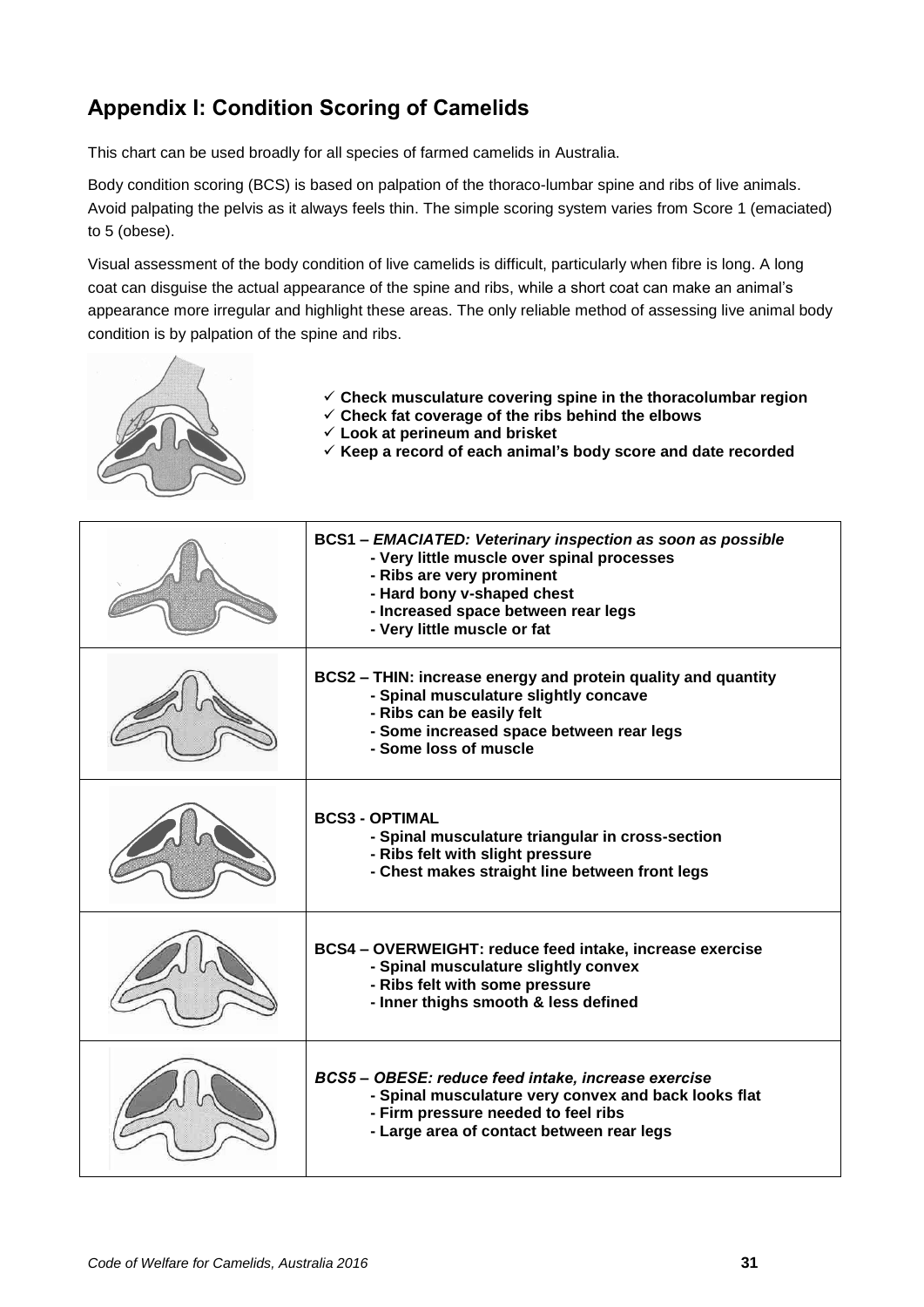## <span id="page-35-0"></span>**Appendix II: Interpretation and Definitions**

| adult                                                      | Any camelid over the age of 2 years.                                                                                                                                                                                                                                                                                                                                                                                                                                                      |
|------------------------------------------------------------|-------------------------------------------------------------------------------------------------------------------------------------------------------------------------------------------------------------------------------------------------------------------------------------------------------------------------------------------------------------------------------------------------------------------------------------------------------------------------------------------|
| available technology                                       | technologies which are used practically to care for and manage animals, for<br>example, existing chemicals, drugs, instruments, devices and facilities.                                                                                                                                                                                                                                                                                                                                   |
| berserk male/ berserk<br>Ilama/ novice handler<br>syndrome | A condition of unpredictable and often highly aggressive behaviour seen in<br>camelids, particularly intact males, that have been hand raised in the absence of<br>other camelids, or have had excessive human contact.                                                                                                                                                                                                                                                                   |
| <b>BCS</b>                                                 | Body Condition Score - a 5-stage scoring system for adult camelids used to<br>classify their body condition, based on the assessed amount of fat and/or muscle<br>covering, particularly over the spine and ribs. (see Appendix I, Condition Scoring of<br>Camelids).                                                                                                                                                                                                                     |
| camelid                                                    | For the purposes of this code of welfare a camelid refers to domesticated New<br>World (South American) camelids including Vicugna pacos, (alpaca) and Lama<br>glama (llama).                                                                                                                                                                                                                                                                                                             |
| castrated male<br>camelid                                  | An non-entire male camelid that is incapable of reproduction. Also known as<br>'wether' or 'gelding'.                                                                                                                                                                                                                                                                                                                                                                                     |
| chuckering                                                 | A restraint procedure used in alpacas where a rope is loosely tied around the<br>caudal abdomen of the animal, then the hind feet are looped into the rope, which is<br>then tightened to keep the animal recumbent.                                                                                                                                                                                                                                                                      |
| colostrum                                                  | Milk, characterised by high antibody content, secreted by the female in the first 12-<br>24 hours following birth of a cria.                                                                                                                                                                                                                                                                                                                                                              |
| cria                                                       | Newborn camelid until weaned.                                                                                                                                                                                                                                                                                                                                                                                                                                                             |
| dust bathing                                               | Behaviour where camelids roll and cover themselves in dust and dirt.                                                                                                                                                                                                                                                                                                                                                                                                                      |
| dystocia                                                   | Difficult birth.                                                                                                                                                                                                                                                                                                                                                                                                                                                                          |
| fighting teeth                                             | Entire adult male camelids develop three pairs of caniniform fighting teeth, (upper<br>and lower canines, upper modified lateral incisor). In the female, the fighting teeth<br>are usually rudimentary.                                                                                                                                                                                                                                                                                  |
| flight zone                                                | The space surrounding an animal in which it will move, or take flight, when entered<br>for example by a stock handler.                                                                                                                                                                                                                                                                                                                                                                    |
| good practice                                              | A standard of care that has a general level of acceptance among knowledgeable<br>practitioners and competent farmers in the field; is based on good sense and<br>sound judgement; is practical and thorough; has robust experiential or scientific<br>foundations; and prevents unreasonable or unnecessary harm to, or promotes the<br>interests of, the animals to which it is applied. Good practice also takes account of<br>the evolution of attitudes about animals and their care. |
| hand-reared cria                                           | A cria that is unable, for whatever reason, to obtain sufficient colostrum and milk<br>from its own dam and so relies on humans to provide for its nutritional<br>requirements.                                                                                                                                                                                                                                                                                                           |
| heat stress                                                | Hyperthermia brought on by prolonged high air temperatures, combined with high<br>humidity, causing elevated body temperatures.                                                                                                                                                                                                                                                                                                                                                           |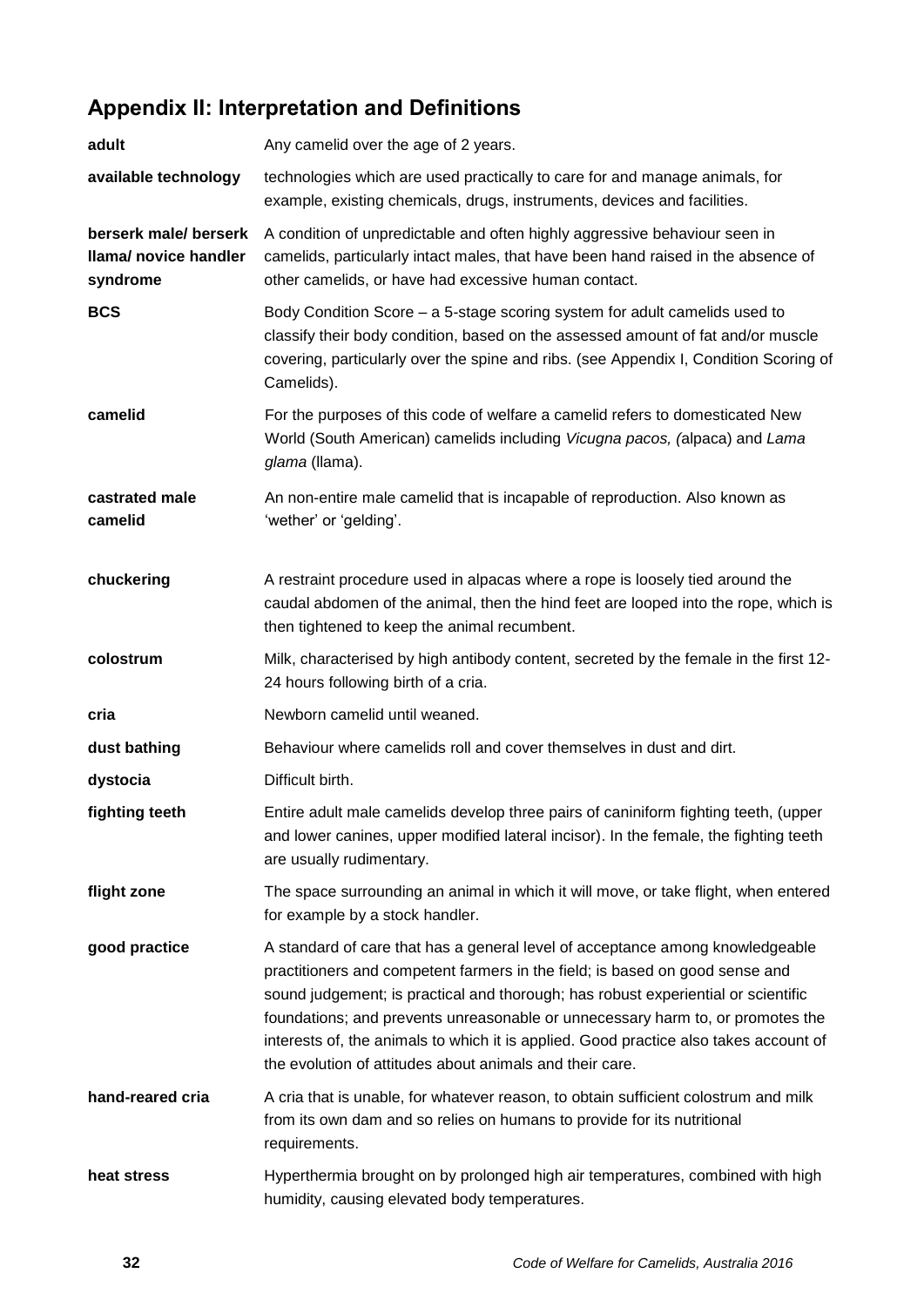| hembra                          | Adult female camelid.                                                                                                                                                                                                                                                                                                                                                                                                                                                                                                                                              |
|---------------------------------|--------------------------------------------------------------------------------------------------------------------------------------------------------------------------------------------------------------------------------------------------------------------------------------------------------------------------------------------------------------------------------------------------------------------------------------------------------------------------------------------------------------------------------------------------------------------|
| holding facilities              | An area set up to temporarily hold camelids (e.g. pens, sheds, yards).                                                                                                                                                                                                                                                                                                                                                                                                                                                                                             |
| huacaya                         | Breed of alpaca characterised by wool-like fleece.                                                                                                                                                                                                                                                                                                                                                                                                                                                                                                                 |
| hypothermia                     | Abnormally low body temperature.                                                                                                                                                                                                                                                                                                                                                                                                                                                                                                                                   |
| kush                            | The natural resting position of camelids with all four legs under the body.                                                                                                                                                                                                                                                                                                                                                                                                                                                                                        |
| lactating female                | A female that has given birth and is producing milk to feed her cria.                                                                                                                                                                                                                                                                                                                                                                                                                                                                                              |
| minimum standards               | Minimum standards provide the details of specific actions people need to take in<br>order to meet basic welfare obligations. They are identified in the text by a heading,<br>and generally use the word "must" or similar. They are highlighted in boxes within<br>the text.                                                                                                                                                                                                                                                                                      |
| painful husbandry<br>procedures | Means any procedure carried out with or without instruments which involves<br>physical interference with the sensitive soft tissue or bone structure of an animal<br>and is carried out for non-therapeutic reasons. It does not apply to those<br>procedures used to treat animals with existing injuries or disease.                                                                                                                                                                                                                                             |
| pecking order                   | The social hierarchical order resulting from individuals establishing their dominance<br>within a group of camelids.                                                                                                                                                                                                                                                                                                                                                                                                                                               |
| recommended best<br>practice    | The best practice agreed at a particular time, following consideration of scientific<br>information, accumulated experience and public submissions on this code. It is<br>usually a higher standard of practice than the minimum standard, except where the<br>minimum standard is best practice. It is a practice that can be varied as new<br>information comes to light. Recommendations for best practice will be particularly<br>appropriate where it is desirable to promote or encourage better care for animals<br>than is provided as a minimum standard. |
|                                 | Recommended best practices are identified in the text by a heading, and generally<br>use the word "should".                                                                                                                                                                                                                                                                                                                                                                                                                                                        |
| scientific knowledge            | Knowledge within animal-based scientific disciplines, especially those that deal<br>with nutritional, environmental, health, behavioural and cognitive/neural functions,<br>which are relevant to understanding the physical, health and behavioural needs of<br>animals. Such knowledge is not haphazard or anecdotal; it is generated by<br>rigorous and systematic application of the scientific method, and the results are<br>objectively and critically reviewed before acceptance.                                                                          |
| shelter                         | Cover or protection from weather including sun, rain, wind and snow.                                                                                                                                                                                                                                                                                                                                                                                                                                                                                               |
| stockmanship                    | Putting into practice the skills, knowledge, experience, attributes and empathy<br>necessary to manage stock.                                                                                                                                                                                                                                                                                                                                                                                                                                                      |
| supplementary feeds             | Feeds provided which are additional to grazed pasture.                                                                                                                                                                                                                                                                                                                                                                                                                                                                                                             |
| suri                            | A breed of alpaca characterised by angora goat-like fleece, with fibre hanging in<br>long curls towards the ground.                                                                                                                                                                                                                                                                                                                                                                                                                                                |
| tui                             | A camelid after it has been weaned until it reaches approximately 2 years of age.                                                                                                                                                                                                                                                                                                                                                                                                                                                                                  |
| weaning                         | The act of permanently removing milk (or milk replacer) from the diet of the cria.                                                                                                                                                                                                                                                                                                                                                                                                                                                                                 |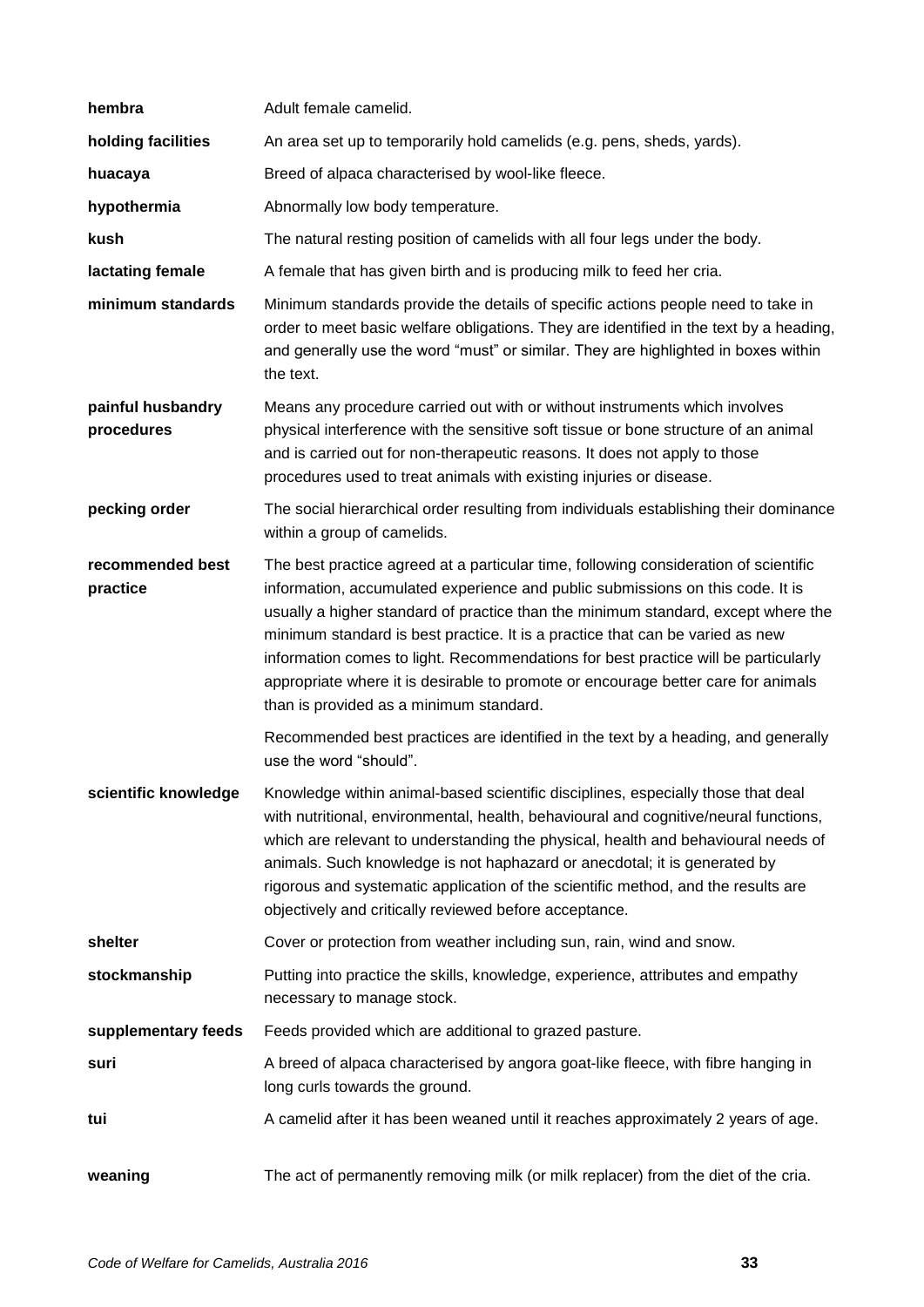## <span id="page-37-0"></span>**Appendix III: Legislative Requirements**

Each State and Territory in Australia has its own animal welfare legislation pertaining to that State or Territory which generally imposes obligations on every person who owns or is in charge of an animal (see table below for government websites). This code has been designed to provide guidance on how to comply with the legislative requirements. However, this code does not provide an exhaustive list of any State or Territory's legislative requirements, and owners and those in charge of animals must comply with the general provisions in their State or Territory *and* the minimum standards in this code.

| <b>Australian Capital Territory</b> | www.act.gov.au  |
|-------------------------------------|-----------------|
| <b>Northern Territory</b>           | www.nt.gov.au   |
| <b>State of New South Wales</b>     | www.nsw.gov.au  |
| <b>State of Queensland</b>          | www.qld.gov.au/ |
| State of South Australia            | www.sa.gov.au   |
| <b>State of Tasmania</b>            | www.tas.gov.au  |
| State of Victoria                   | ww.vic.gov.au   |
| <b>State of Western Australia</b>   | www.wa.gov.au   |

|  |  | Table A1. Australian State and Territory government websites. |  |
|--|--|---------------------------------------------------------------|--|
|  |  |                                                               |  |